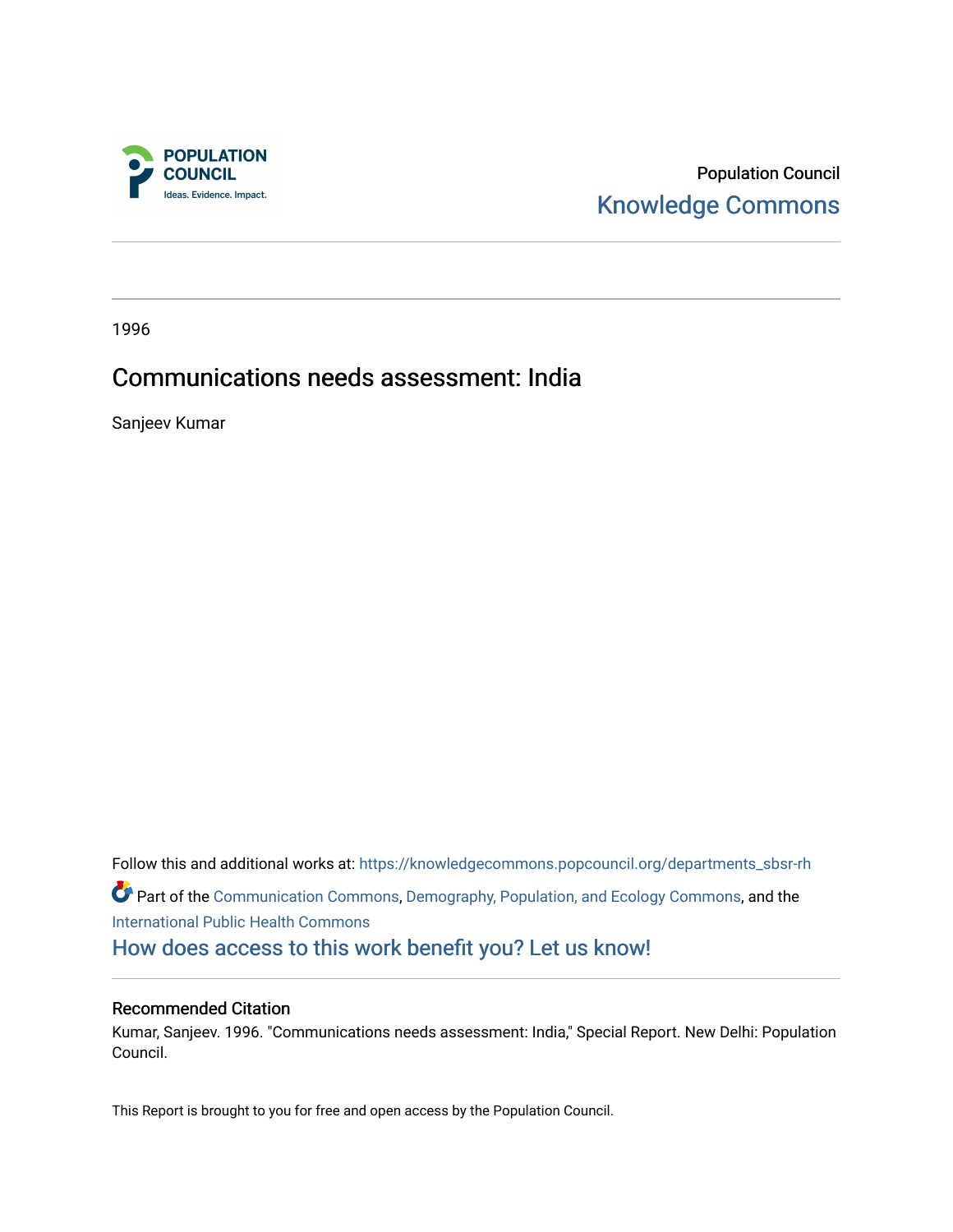# **COMMUNICATIONS NEEDS ASSESSMENT: INDIA**

Final Report

**SANJEEV KUMAR**

USAID Contract No. DPE-3030-C-00-0022-00

# **ASIA AND NEAR EAST OPERATIONS RESEARCH AND TECHNICAL ASSISTANCE PROJECT THE POPULATION COUNCIL, NEW DELHI**

**May 1996**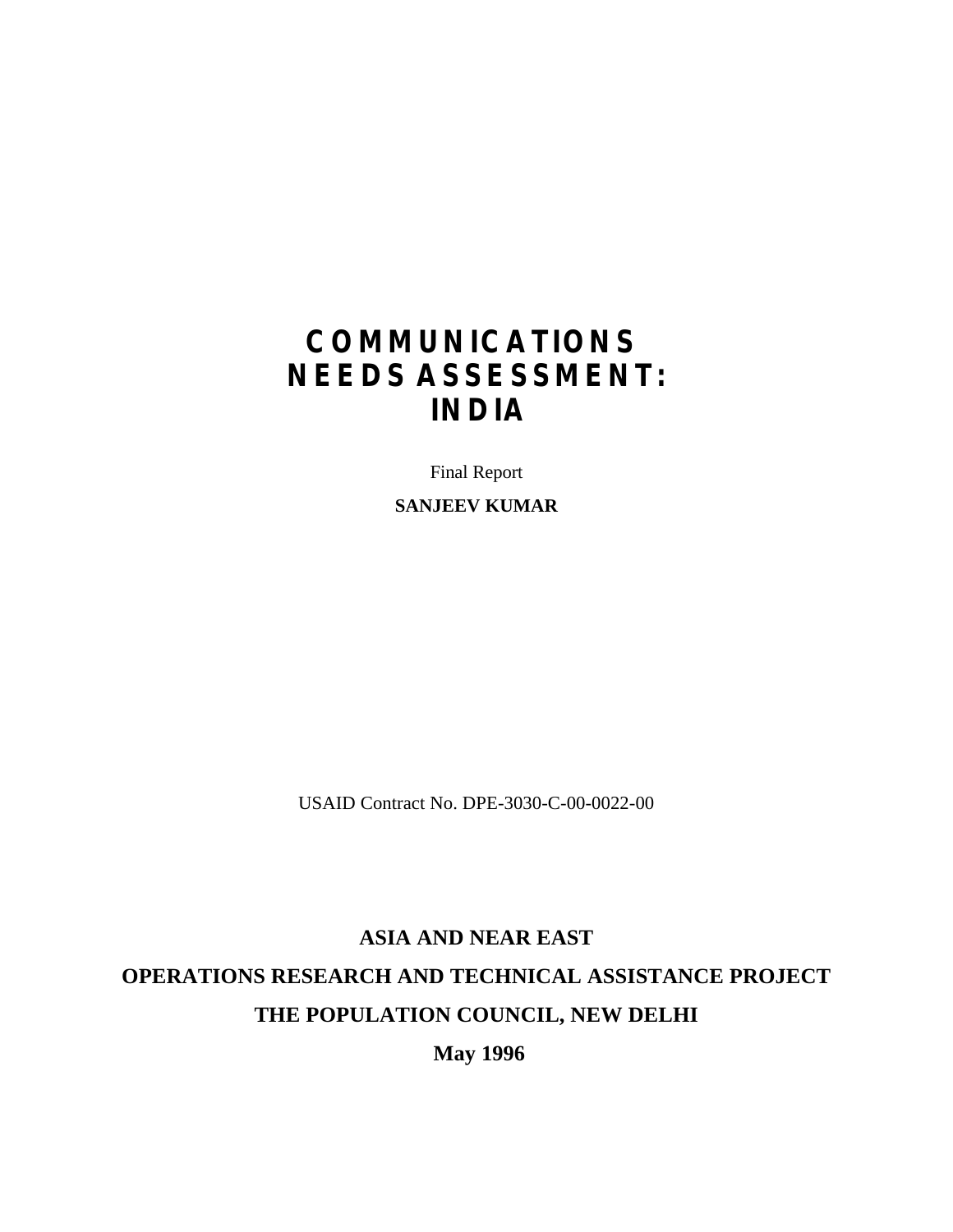# **COMMUNICATIONS NEEDS ASSESSMENT: INDIA**

#### **CONTENTS**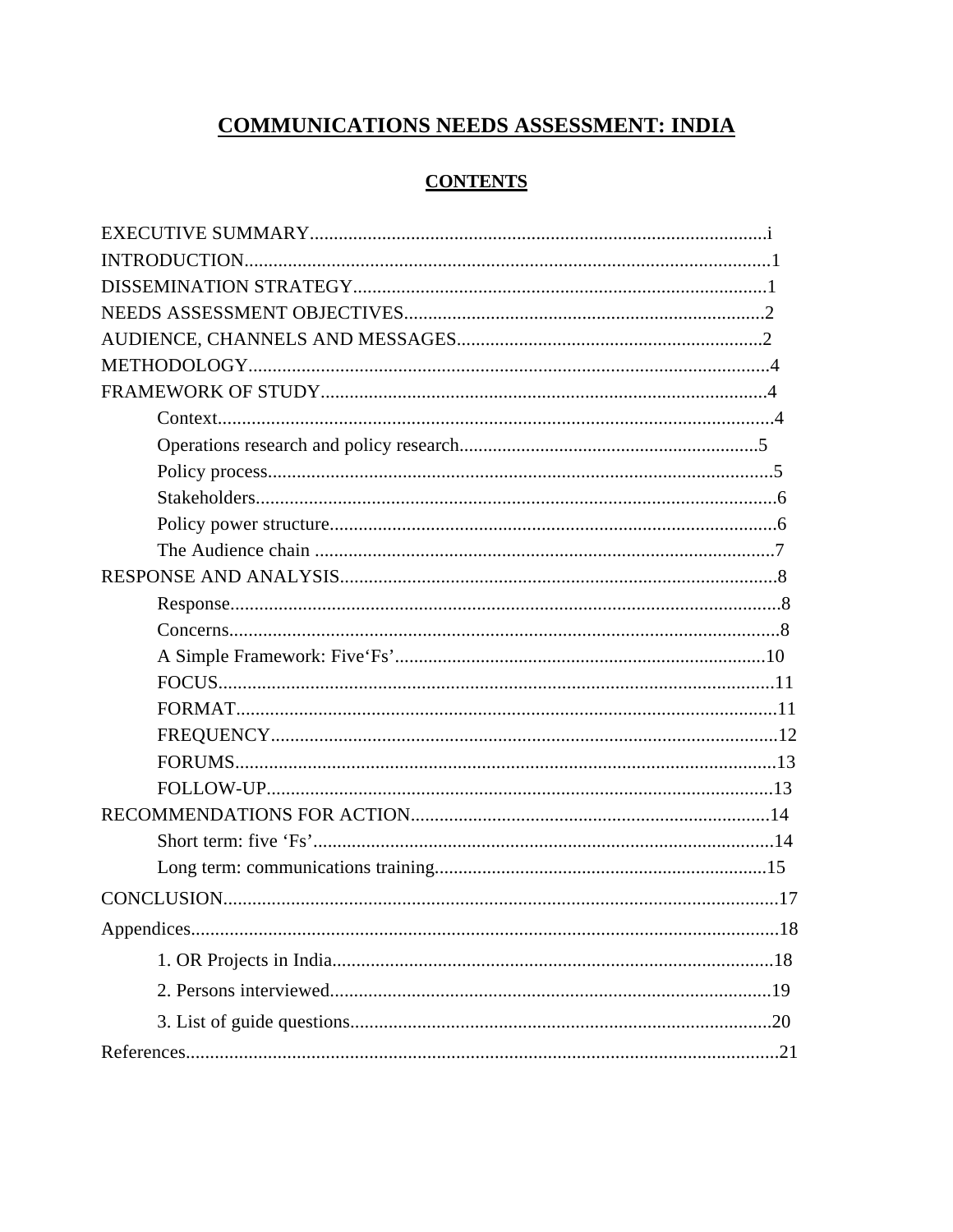# **EXECUTIVE SUMMARY**

The term needs assessment refers to the process of assessing needs - of services, products or information. Communications Needs Assessment: India, had the following main objectives:

- To identify policy makers and program manger's specific information needs.
- To refine project audience segments according to their information needs.
- **TO assess current ANE OR/TA dissemination activities in India.**

Currently the ANE OR/TA Project is using many conventional and some innovative channels to reach a diverse audience. They include: **ALTERNATIVES**, Research Summaries, final reports, policy briefs, working papers, personal communication with decision makers, workshops and seminars, the OR Home page on the Internet, and local and national media.

To assess the information needs of policy makers and program managers in-depth interviews were conducted with a selected range of actors. These interview were complemented by participant observation at workshops in February-March 1996 in Lucknow, Agra, Baroda and New Delhi. For analyzing the responses, content analysis was applied to identify major themes, and to sort issues within each theme. The observations focused on how other researchers communicated their results.

One common theme emerging from all interviews was the need for bridging the gap between research and utilization by policy makers and program managers. This means there is an urgent need to understand the mechanisms for better utilization of research finding. Many of the ANE OR/TA communications products and efforts to share information are much appreciated. The audience clearly sees our efforts as useful.

There were other issues directly related to communication and dissemination where there is scope of improvement. These can be classified into five areas namely: **Focus, Format, Frequency, Forums and Follow-up**.

**Focus** demands sacrifice. To be effective the message needs to contain only the key findings and feasible recommendations. There are differing opinions about which **format** is most useful to the diverse range of audiences. Another problem of information availability was the **frequency** of the communication and interaction. There are several partners in the project, and if some are making an extra effort to reach multiple forums, there is a synergetic effect when all involved voice similar concerns. There are several **forum**s still untapped in this effort, for example, the panchayat, a local government. Media is another underutilized constituency. When projects are finished, **follow-up** is often diminished. Follow-up often is assumed to be the responsibility of the government or service agency.

It is obvious that there are communication aspects to the enhancement of the utilization of research results. Specific formats could be designed to cater to the needs of the policy makers and program managers. An update bulletin would be useful for sharing ongoing activities and progress of the project. The frequency of the communication should be increased for better visibility and retention. This could be done by making communication an ongoing process, delivered in stages. One very important aspect of the impact process is the use of many more forums. Researchers also need to keep in touch with audiences even when the project term is over.

The long term inputs to increase the utilization are training the administrators, program manager and policy makers to understand the value of research. They should be actively involved in the project from the beginning. The PRCs, SIHFW, UPAAI, MLAs, MPs, Panchayat members, media professionals should receive orientation on how to understand and use research better.

This communications needs assessment also underlined the need to understand the policy process and the process of change. It would be useful teaching researchers about policy constraints and realities of the policy makers' world; and keeping researchers knowledgeable about changes in the policy arena that may affect research utilization.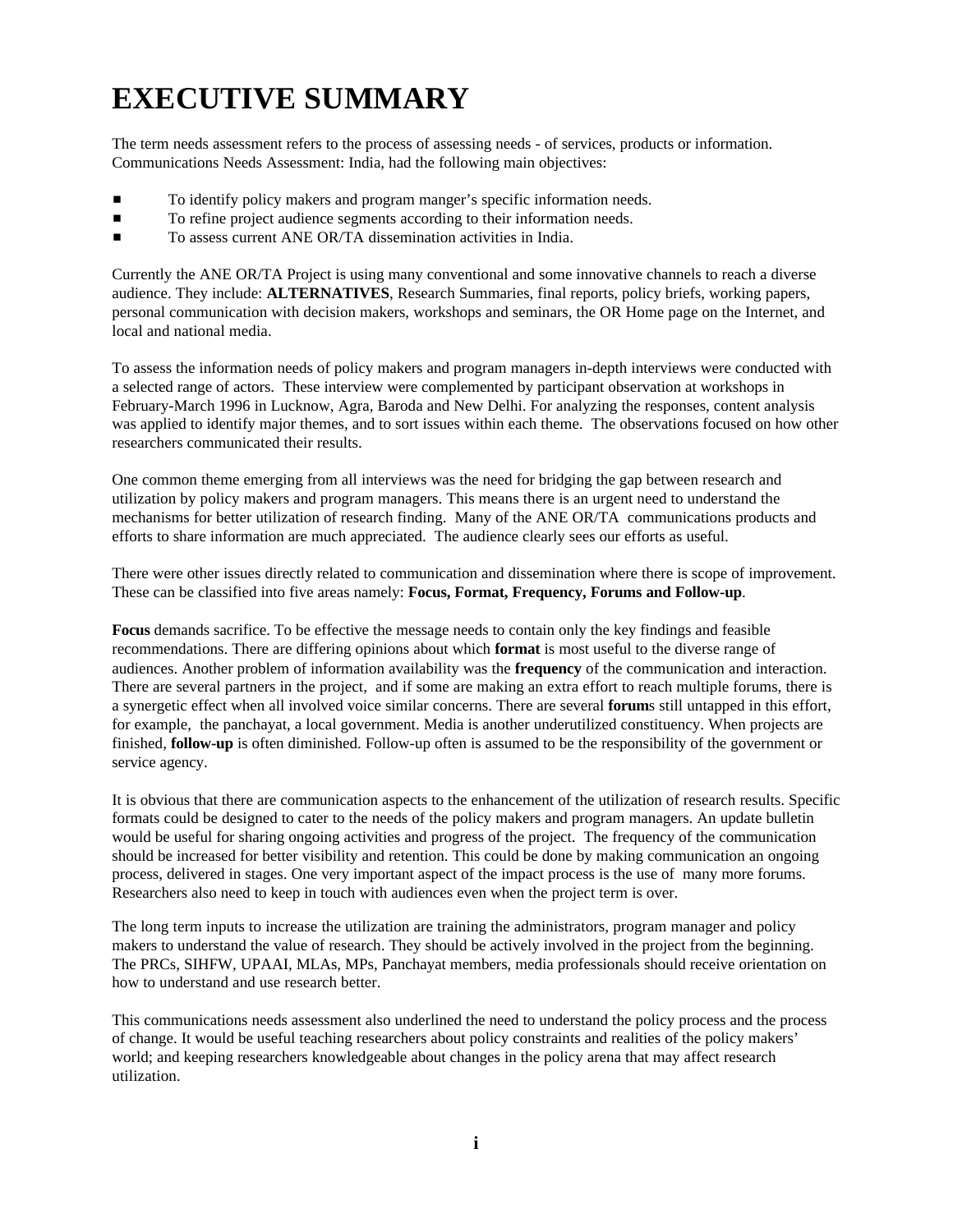# **INTRODUCTION**

The Population Council's Asia and Near East Operations Research and Technical Assistance Project (ANE OR/TA) began a 30 months extension from July, 1995 - January 1998. During the first phase of the project (1990-1995) a total of 55 studies and 23 workshops were conducted in nine countries (see Apendix 1). Within India, the project head office is located in New Delhi and there are also offices in Baroda, Gujarat and Lucknow, Uttar Pradesh. A dissemination and communication strategy was developed which guided the communications activities of the first phase. The products developed created a coherent framework for disseminating the results of studies and informing a diverse range of audiences within each country, and internationally.

# **DISSEMINATION STRATEGY**

The dissemination Strategy was updated after the first five years and keeping in view the new mandate for the extension phase. By 1998 the following objectives of the dissemination program will be achieved:

- **EXECUTE:** The lessons learned from OR will be disseminated to a range of audiences using communication materials and processes appropriate for each group.
- **The institutionalization of OR communications methods and procedures will be developed** in each ANE OR/TA country.
- **EXECUTE:** The utilization of OR results by policy makers and program managers (locally, regionally and internationally) will be enhanced.
- $\blacksquare$  The exchange of experiences and results among OR projects will be supported.

The ANE OR/TA project evaluation recommended exploring the development of additional dimensions during the extension phase, such as an audience needs assessment, developing local capacities for dissemination, conducting more follow-on efforts to enhance the utilization of OR results and disseminating results from clusters of projects that synthesize the OR experience regionally. Responding to the new mandate, it was proposed to conduct an audience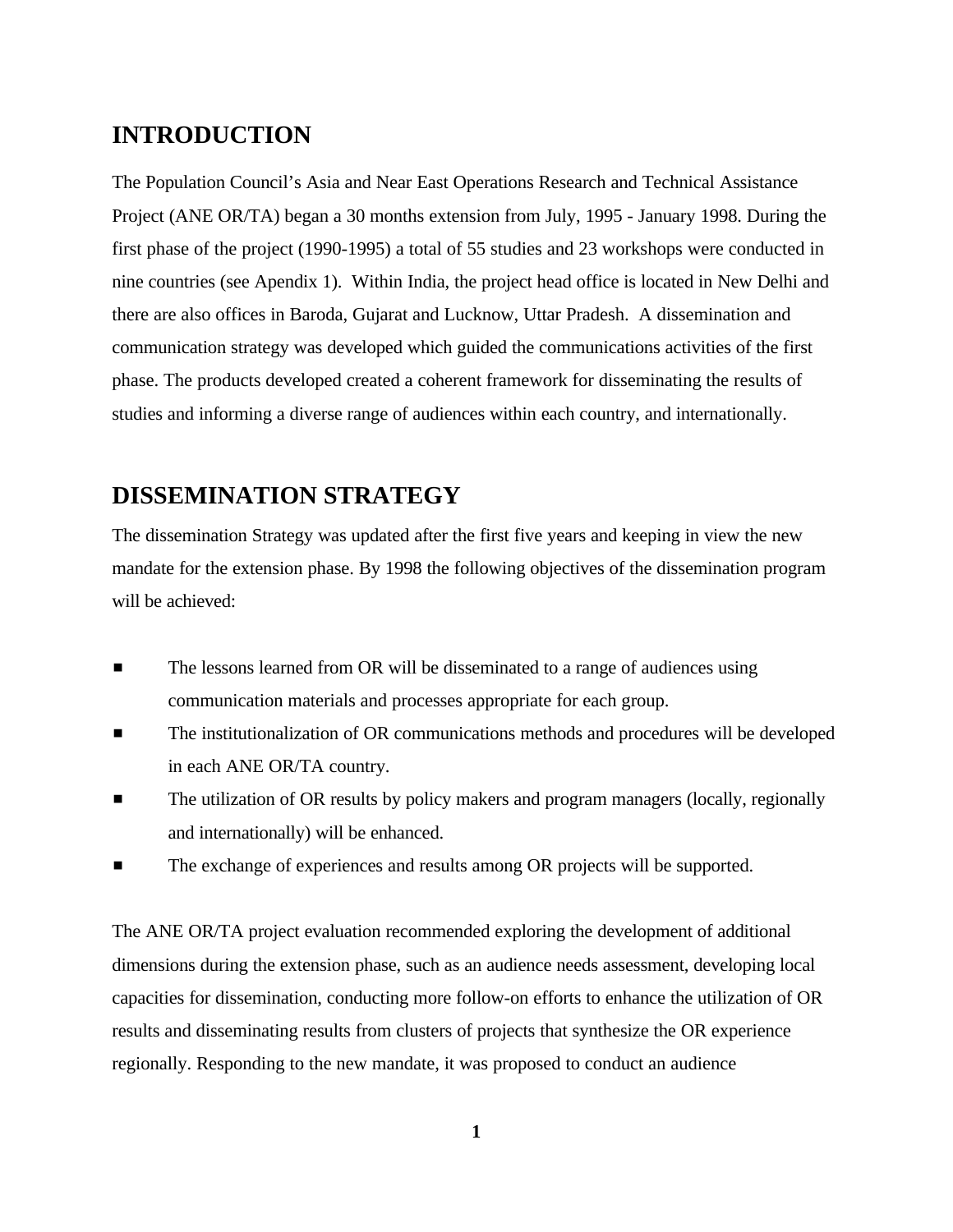communications needs assessment to maximize utilization by cost effective communication channels and tools.

# **NEEDS ASSESSMENT OBJECTIVES**

The term needs assessment refers to the process of assessing needs, specifically the collection of data bearing on the need for services, products or information. There are several reasons for conducting needs assessments. Successful, established programs often recognize that needs assessments can help them to prioritize their efforts for the greatest possible programmatic effect or for more cost-effective investments. Results from needs assessments are used to make decisions about internal programming and resource allocation. Well-targeted needs assessments can do much to identify the needs of frequently overlooked subpopulations. Given the right planning, needs assessment can also form part of a program evaluations effort. The Communications Needs Assessment in India had the following objectives:

- To identify policy makers and program manger's specific information needs,
- To refine project audience segments according to their information needs, and
- **To assess current ANE OR/TA dissemination activities.**

# **AUDIENCE, CHANNELS and MESSAGES**

### **Audience**

The target audience for the OR/TA project in India can be categorized into three levels:

1. Decision and Policy Makers

- $\blacksquare$  National and state government officials
- **EXECUTE:** Private and NGO Executive Directors
- **Example 3** International service organizations (e.g. PSS, IPPF)

2. Service Institutions and interest groups (locally and regionally)

- $\blacksquare$  Staff of local service delivery agencies
- $\blacksquare$  Researchers (universities, research institutions and projects)
- Other special groups (women's organizations, media, clients of family planning and reproductive health services and, others)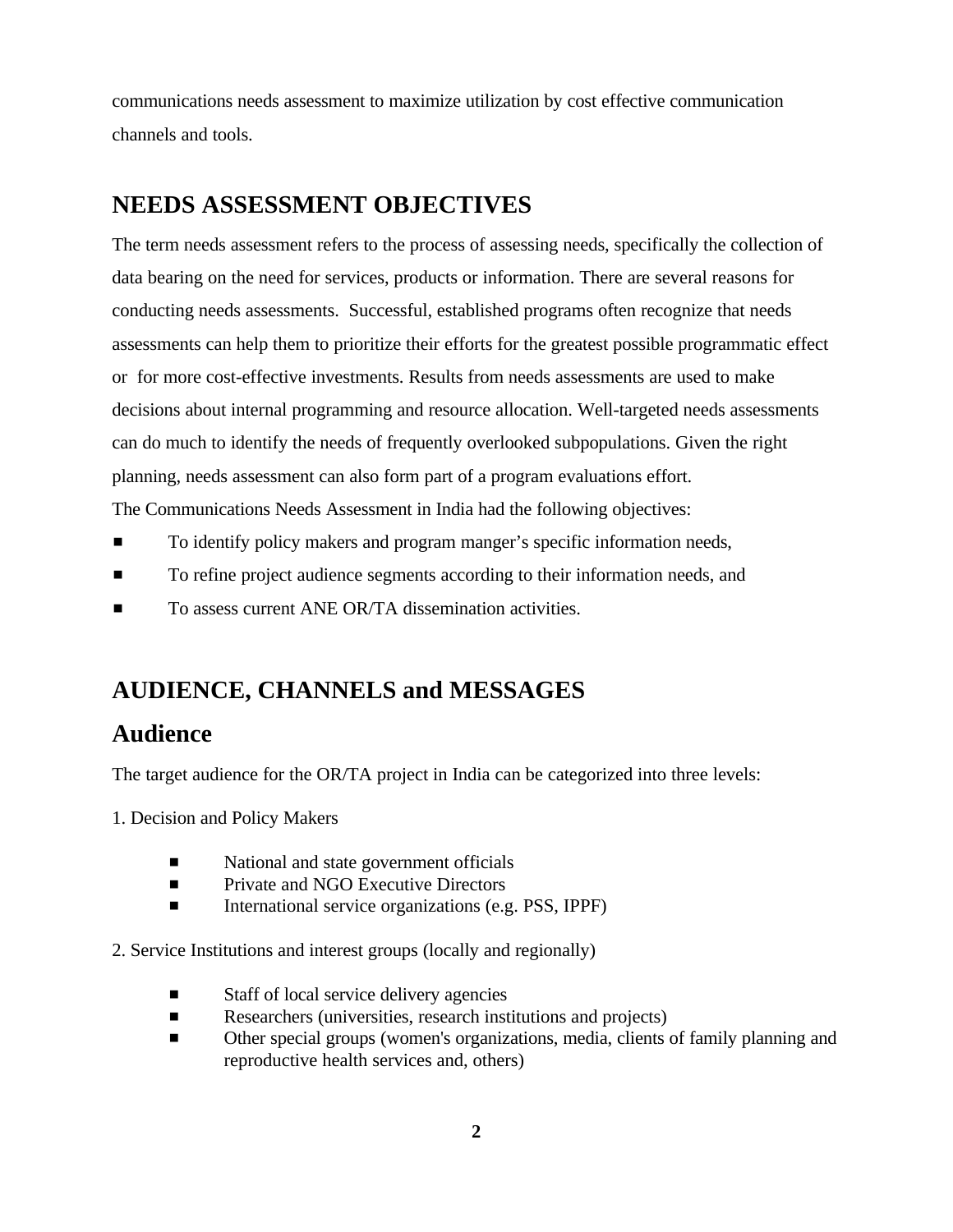#### 3. Donors and International Organizations

- $\blacksquare$  USAID Washington and local Missions
- **Example 3** Other donors, such as UNFPA, ODA and the World Bank
- $\blacksquare$  Cooperating Agencies (CAs)

The project target audience in India is as wide ranging as anywhere else, only much larger. There is a close contact between the India project staff and Ministry of Health and Family Welfare (MOHFW) at the central level and at the state level, in particular, in Uttar Pradesh. Several other government agencies and institutions such as - Indian Council of Medical Research (ICMR), National Institute of Health and Family Welfare (NIHFW), Population Research Centers (PRCs), International Institute for Population Studies (IIPS), Registrar General and Census Commissioner (RG & CC), Ministry of Women and Child Development (MOWCD), Medical colleges and others have been active collaborators and partners in projects to date. The primary sectors of the audiences - USAID, donors, U.P. Project Cooperating Agencies, and other important players such as UNFPA, UNICEF, World Bank, NGOs, Women's groups, and the media have been closely associated with our work. Currently the India target audience list has over one thousand active members.

#### **Messages**

Each of the above audiences require tailored messages for easy understanding and utilization. Some general principles are useful for developing messages for each type of audience. Problem specific and program specific messages will differ for the host country audiences and the international community. Language plays an important part in communication of messages and their utilization.

### **Channels**

Currently the ANE OR/TA Project is using many conventional and some innovative new channels to reach a diverse range of audiences. They include: **ALTERNATIVES**, Research Summaries, final reports, policy briefs, working papers, articles in professional journals, personal communication with decision makers, workshops and seminars, the OR Home page on the Internet, and local and national media.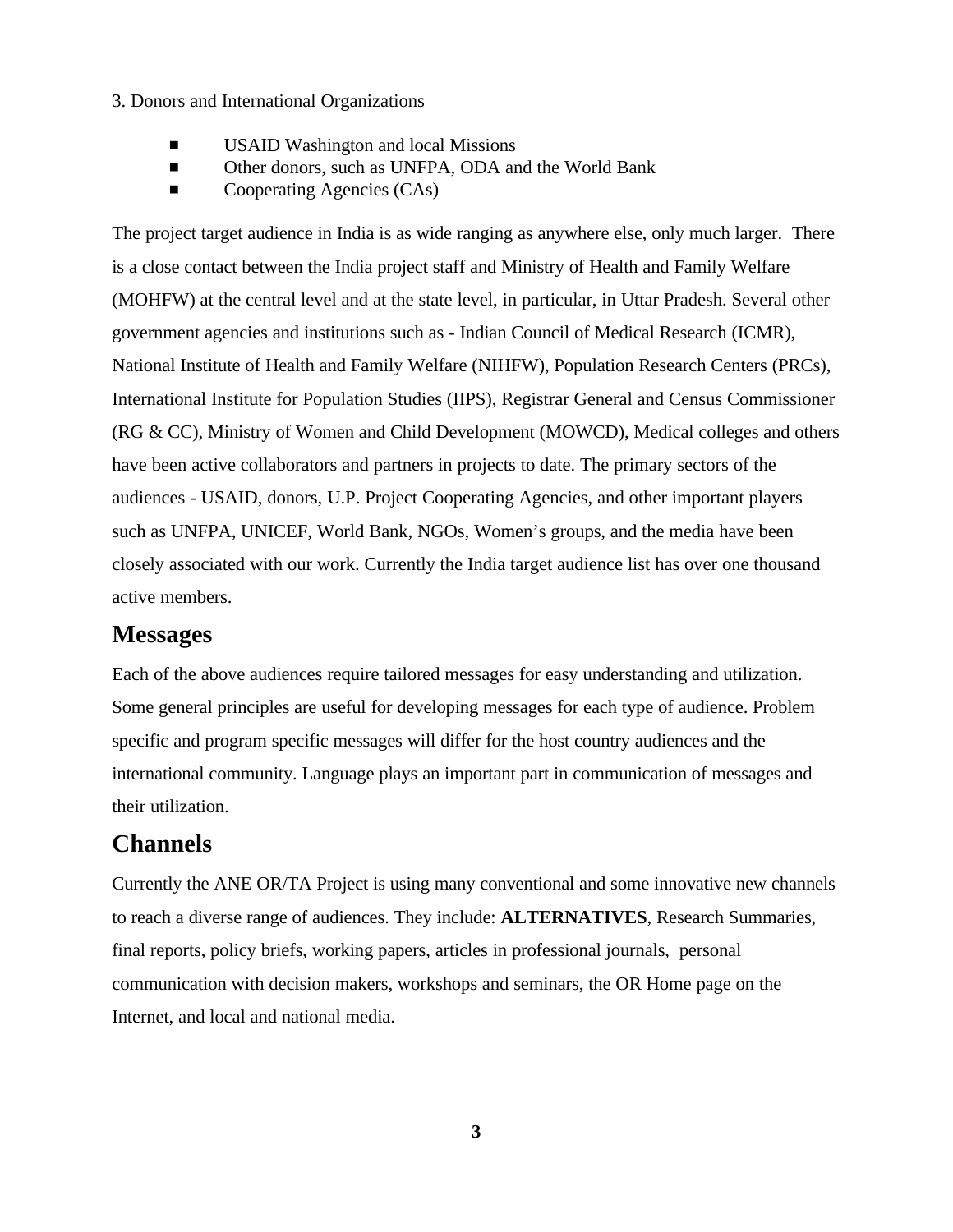## **METHODOLOGY**

Since we are working largely with the public sector, it is important that we understand the needs of the policy makers and program managers, and use channels and products that best cater to the needs of the project audience. In all eighteen people were interviewed. These included policy makers, program managers, bureaucrats, head of institutions, NGOs, donors, universities, research bodies, planners, and consultants. To assess the information needs for this audience it was decided to conduct in-depth interviews with a selected range of actors (see Appendix 2). These interviews were complemented by participant observation at the three workshops where this exercise was undertaken. A guiding set of questions were framed for the in-depth interview. The questions were semi-structured and were used flexibly with interviewees depending on the person and the time available. ( See Appendix 3).

The majority of the interviews were conducted while attending the following workshops:

- **EXECUTE:** Reproductive Health and Research Priorities for Demographers organized by IASP, CORT and Ford Foundation held in Lucknow, 6-8 February, 1996.
- **EXECT** Workshop on Management of Family Planning Programs in Public Sector : District Level Innovations, organized by UNFPA, Ford Foundation and the Population Council held at Agra on 23-24 February, 1996.
- # XIII Annual Conference of the Indian Association for the Study of Population (IASP) held at Baroda, from 26-28 February, 1996.

#### **FRAMEWORK OF STUDY**

To capture the various dimensions of the situation in India it was essential to have a framework for the information needs assessment study to facilitate the understanding of the problem.

#### **Context**

Recently there has been a change in perspective in the Indian Family Welfare Program. India made a commitment to the changing ethos in population programs worldwide by signing the consensus document from ICPD. Essentially, the challenge faced by India is to shift program emphasis from achieving population targets at whatever cost to meeting individual needs for reproductive health.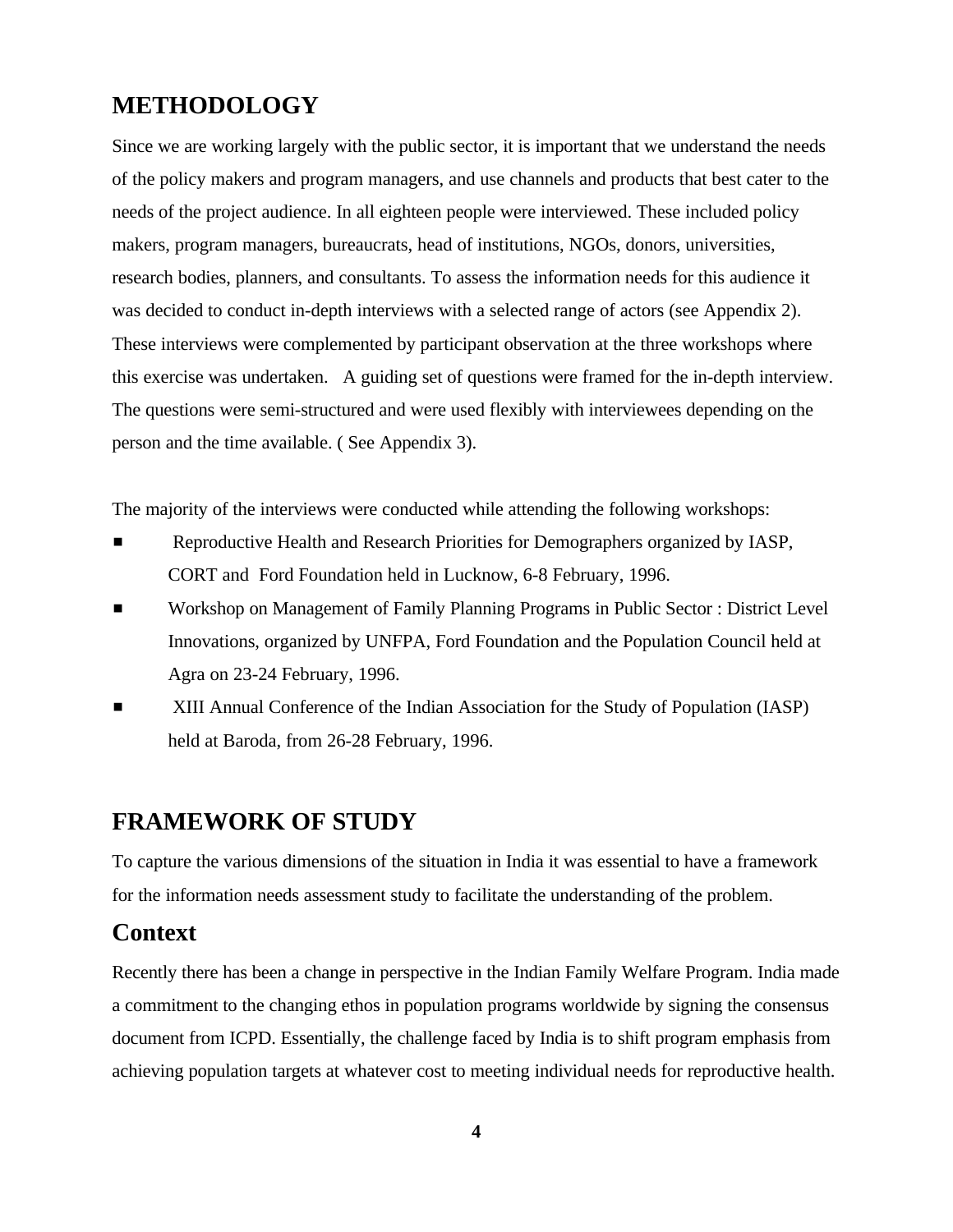The ANE OR/TA Project in India has been actively involved with the implementation of the Innovations in Family Planning Services (IFPS) project and have provided baseline data in fifteen districts in Uttar Pradesh for program and policy decisions. Currently our major effort is focussed in two Districts in Agra and Sitapur in Uttar Pradesh where a major demonstration project is underway. These two Districts are free of method specific targets and alternative indicators for monitoring and performance of the family welfare program are being developed and tested. As part of that experiment a situation analysis of these two districts was conducted. Following this, several OR interventions are being tested there, including the Pregnancy Based Approach. Under this approach a whole gamut of service delivery personnel, program manger and policy decision makers are involved. As the whole country is set free from family planning targets from April 1996, this alternative model assumes great significance for policy and program makers. It is in this context the information needs assessment for policy managers and program managers is particularly important and useful.

# **Operations Research and Policy Research**

Several Questions arise in the utilization and institutionalization process:

First, how much importance do policy makers and program managers place on research to guide their decision making?

What experience do they have on actual research-based decision making?

On the other hand, how prepared are the researchers to answer the questions raised by policy and program managers?

Also, what are the mechanisms for bringing the decision-makers and researchers together, what type of interactions are taking place and how far can these interactions be sustained?

# **Policy Process**

There is also a need to understand the policy process and the process of change. Policy research efforts study fundamental social problems in an attempt to create pragmatic courses of action for ameliorating those problems. Of course, research findings are only one of many inputs to policy decisions. Other inputs include the views of the constituencies, testimonials, the "give and take" of colleagues and superiors, staff opinions, existing policies, and preconceived attitudes. A second aspect of the policy arena is that policy is not made in an instant, it accumulates through a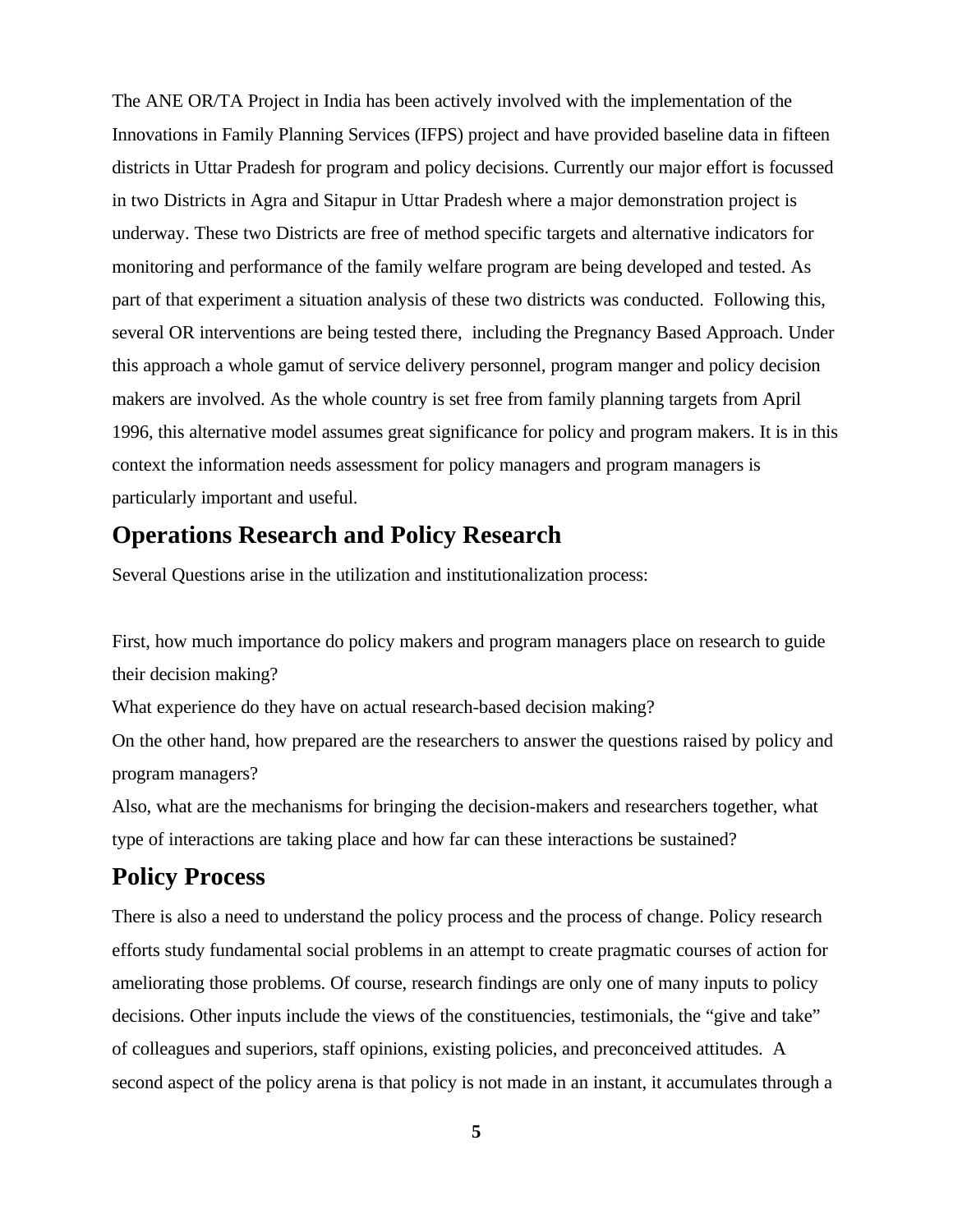series of successive approximations in which policies are continually suggested, implemented, evaluated, and revised. A third aspect of policy is that the process is as complex as the problem itself. The process is complex, because it is composed of numerous actors, operating at distinct policy making levels and juggling a series of policy mechanisms with different intended and unintended consequences.

Clearly, an understanding of the policy making process for a particular issue- including the relevant actors and policy mechanisms - is needed for the policy researcher to provide decision makers with useful information.The policy making process involves elements such as the communication channels through which the information on the policy issues flow, the critical gates and decision points through which the issues must pass, and the policy mechanisms typically used in conjunction with the policy issues. Policy mechanisms refer to the array of tools or vehicles used by policy makers to achieve their policy objectives.

#### **Stakeholders**

Another aspect of the policy making context that needs to be considered is the set of key actors or "stakeholders". Stakeholders are those individuals or groups of individuals who either have some input into the decision making process or are likely to affect policy decisions on the social problem. The stakeholders analysis identifies the organizations or individuals who are key players in decision making, examining their main interest in a policy issue, and assesses how important is the issue to their priorities. By identifying stakeholders, the actual and potential users of research study can be delineated, allowing the research effort to be molded to their needs.

## **Policy Power Structure**

The final aspect of the policy making context which needs to be understood is the power structure of the policy making process. As stakeholders are identified, it is important to differentiate between those who are key decision makers, those who are influential, and those with little existing power who are victims of others' decision on these issues.

#### **The Audience Chain**

It is instructive to understand that the feedback that we give to our audience becomes an input for their audiences. It is clear that our audiences have a different set of clients.This is important to

**6**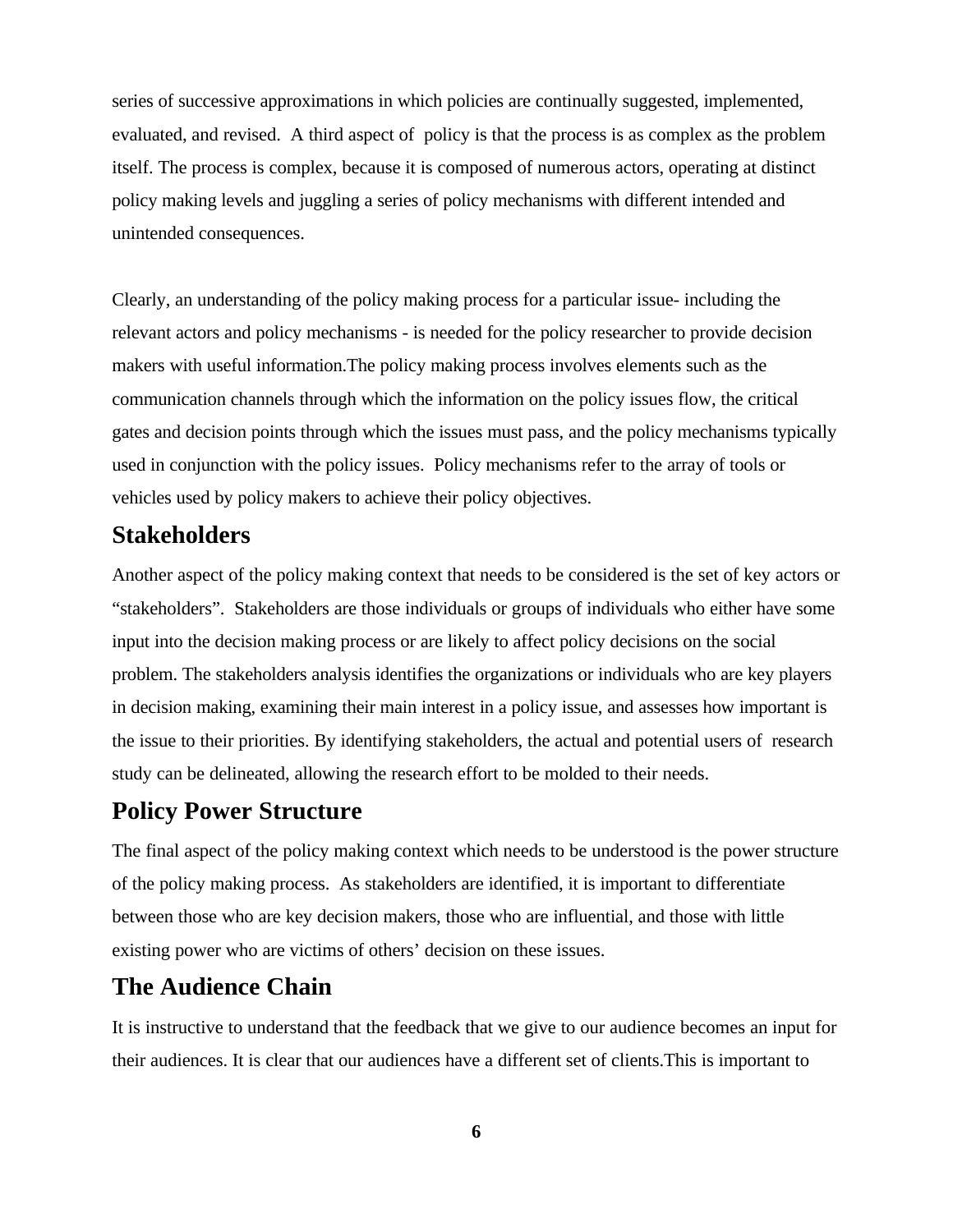understand because it will result in better utilization. It is very likely that our audiences' audience has different expectations as well as different levels of understanding. They may require the information from a different perspective. To be aware of our audience's audience will help generate information in a more utilizable fashion. Researchers can use this information to tailor their research communications and shape their final messages to address the concerns of the various audiences in the audience chain. It helps to know 'what, when and why' is expected of our immediate audience by the next level of information seekers. To understand this process better, plotting a next level of audiences in the matrix brings the idea clearly. Therefore, it is important to understand the dynamics of the information flow in the audience chain.

| ANE OR/TA $\rightarrow$ AUDIENCES $\rightarrow$ AUDIENCES |                  |                                    |
|-----------------------------------------------------------|------------------|------------------------------------|
|                                                           | <b>MOHFW</b>     | Minister/Chief Minister, Planners, |
|                                                           |                  | Donors                             |
|                                                           | <b>USAID</b>     | Government (Congress), U.S.A.      |
|                                                           | Donors           | Mission, Country head, Parent Body |
|                                                           | PC(NY)           | USAID/W, CAs, UN                   |
|                                                           | Program managers | Department/Division/Unit Head      |
|                                                           | Researchers      | Institutions, Universities         |
|                                                           | <b>NGOs</b>      | Public/Funder/Government           |
|                                                           | <b>MEDIA</b>     | Editor/Politician/Public           |

#### *The Audience Chain*

### **RESPONSE AND ANALYSIS**

For analyzing the responses, content analysis was applied to identify major themes, and to sort issues within each theme. The observation focused on how other researchers communicated their results.

# **Response**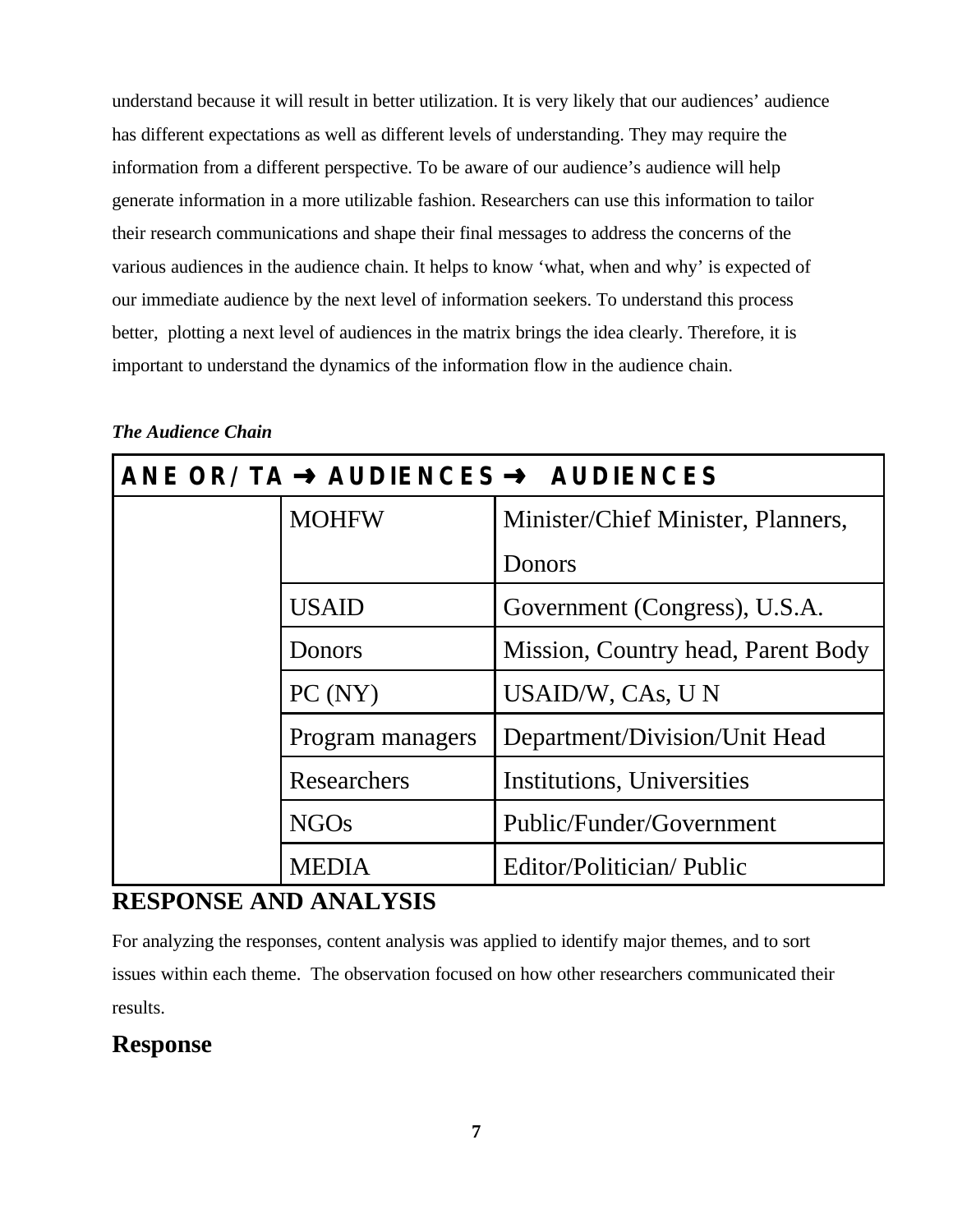One common theme emerging from all interviews was the need for bridging the gap between research and utilization. This means there is an urgent need to understand this mechanism for better utilization of research findings. Many of the ANE OR/TA products (**ALTERNATIVES**, Research Summaries, Final Reports, publications) and efforts (Seminars, Workshops, personal communications) to share information are much appreciated. The Program audience clearly sees our efforts as useful. They mentioned many positive factors which make our research more utilizable. Some of the factors include:

- Action orientation of the research
- Relevance of findings to program and policy
- Addressing appropriate questions
- OR methodology is practical yet high quality
- Not just statistics and data but qualitative information also
- Program and policy implications are clear and recommendations feasible
- Managers and policy makers are involved from the initial stage
- Information is shared with many concerned audiences
- Well documented data and observations
- Council staff are accessible

#### **Concerns**

Although the interviewees had a high opinion of the value of OR, there were often specific observations about how communication efforts could be improved. These do not necessarily refer to OR products or efforts, but are generic problems related to particular situations and positions. But we can learn from these observations and improve our efforts to maximize utilization by better dissemination and communication. Excerpts follow:

1) Some of the interviewees mentioned that if a document is sent to a specific person only, it generally stays in that office and other interested people are not able to use or benefit from the information.

2) Time is a major concern with the majority of the managers and policy makers. People at the top level of the organization do not have time to go through lengthy, bulky and complicated reports.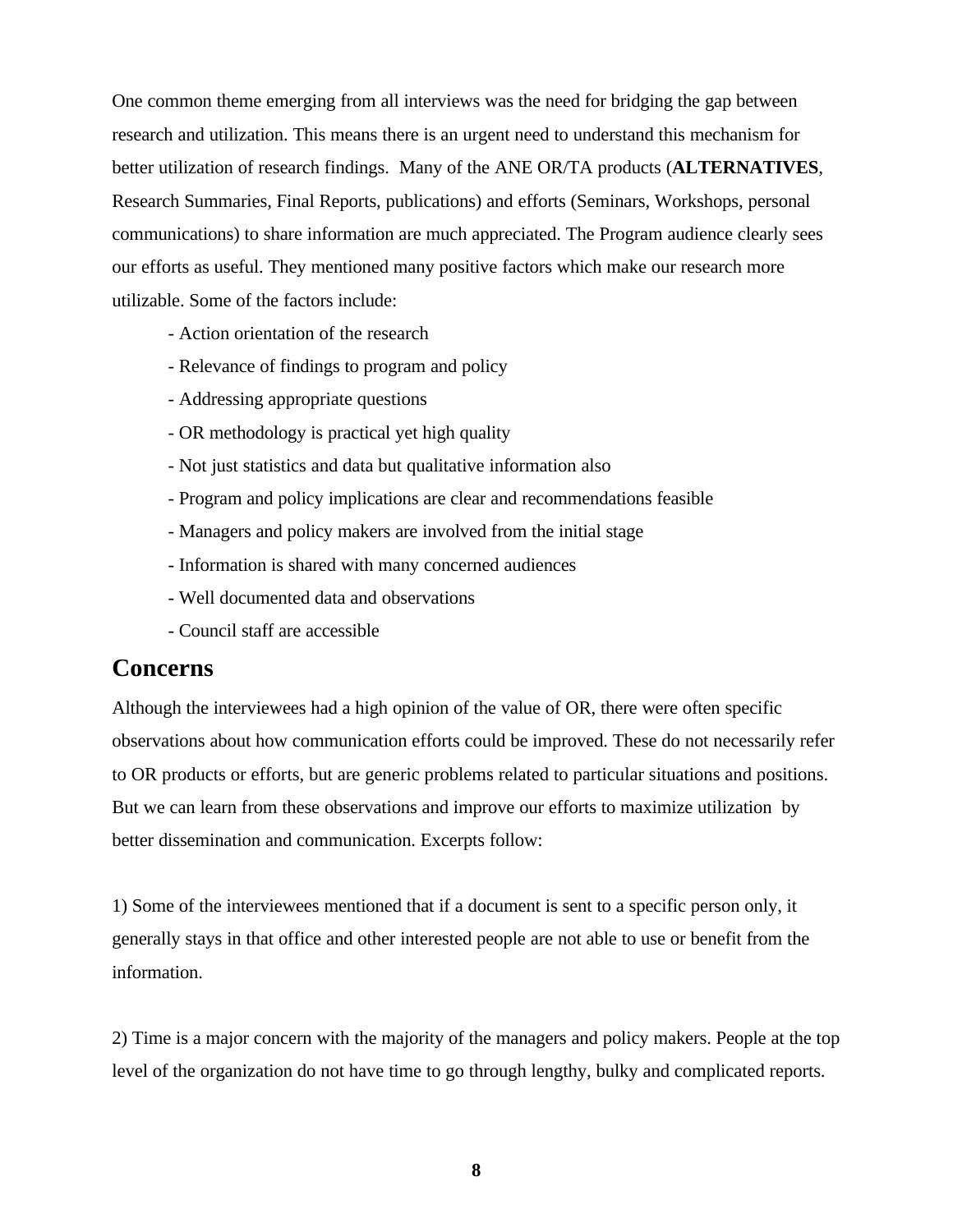3) Neither are dwecision makers very much concerned with methodological problems and the details of research design. They essentially are concerned about the findings and implications of the findings.

4) The political boss is more apprehensive about the possibility of any negative implications of the research and its repercussions on his/her political prospects.

5) Research findings are sometimes not made public and shared with other constituents, including the media, because they do not present a rosy picture of the actual situation.

6) At times the political will, commitment or milieu is not strong for action, particularly when elections are near. But the same could be made an electoral issue by empowering communities with information, so that people are more aware of the local health needs.

7) Although the OR projects are known in research circles, and in NGO and the Government sectors, some of the interviewees mentioned they do not get to see the results in many other channels and in the language of their state.

8) One problem mentioned was the availability of overlapping data from different sources which are not quite consistent, in the sense that they present different scenarios on the same problem. Sometimes it is confusing, and makes decision making difficult. There was also a problem of government data and data originating from other sources. For a policy maker at an official level it is a great dilemma to cite private data over government data.

9) Media is a rather poorly utilized channel. In the Agra workshop some of the media persons mentioned that they got the information from indirect sources, and did not know much about project activities. Following this discussion, the next day's Hindi papers contained four good sized and positive write ups on the workshop and related issues. There is a need to involve the media, especially the local press, to built rapport and project a positive image of the project. And decision makers are particularly sensitive to media reports. One can understand the apprehensions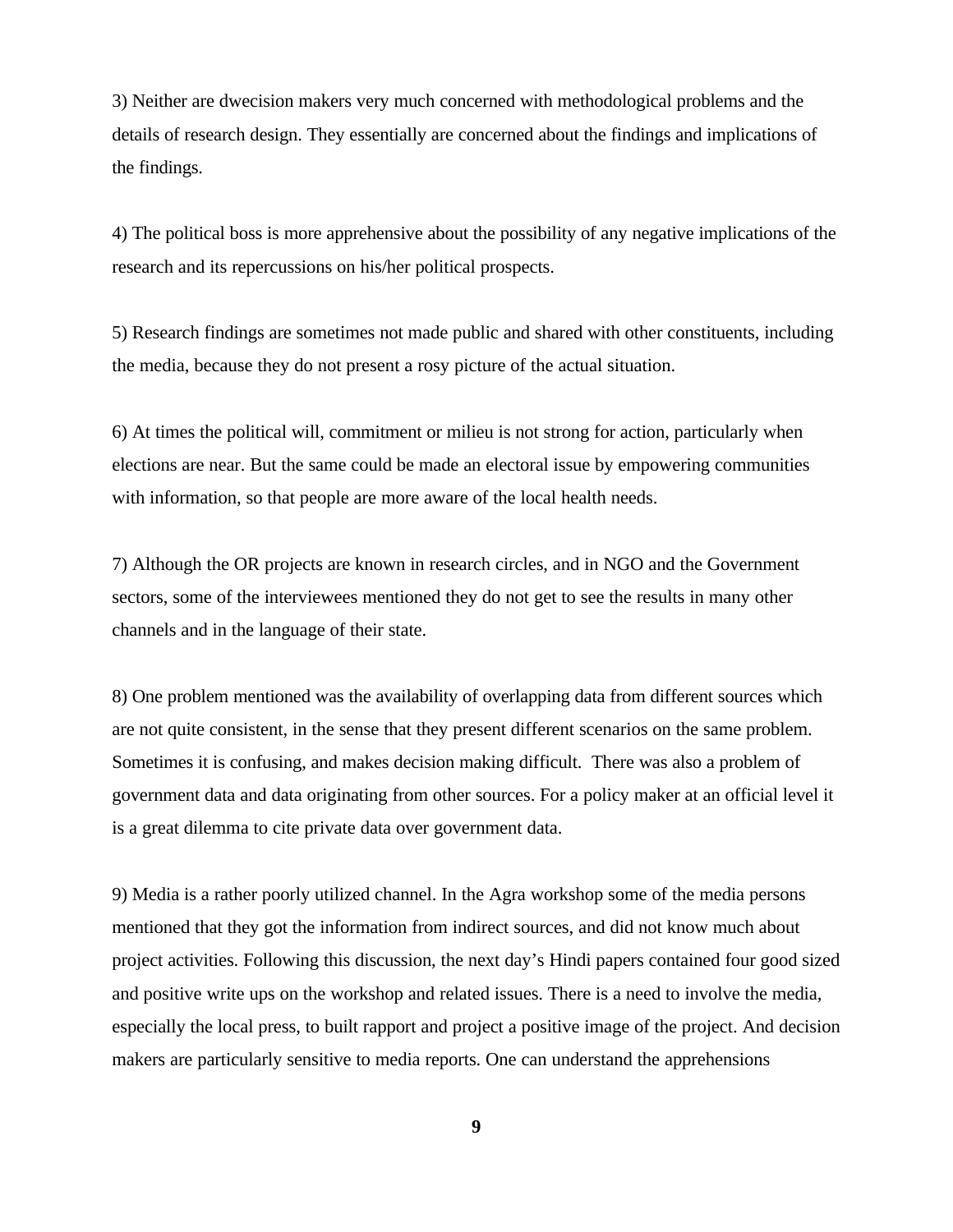regarding media because it can be unpredictable, but properly cultivated it offers the opportunity for great impact.

# **A SIMPLE FRAMEWORK FOR DISSEMINATION**

There were other issues directly related to communication and dissemination. These could be classified into five 'Fs, namely: **Focus, Format, Frequency, Forums and Follow up**.



*Five F's of Dissemination*

The observations in this framework do not necessarily refer to the ANE OR/TA communication activities unless mentioned specifically, but are generally useful for dissemination efforts.

#### **FOCUS**

Research communication can be extremely narrowly defined or very broad in focus. It may cover such a vast range of subjects that it is very difficult to make any use of it. It also happens that the end user is not clearly defined. On the other hand it may be that it may be relevant to only a limited number of persons. This was mentioned by a number of respondents. For the research to be useful and put to action it is important that it be focused from both the audience as well as the objectives point of view. Another problem is that during communications, researchers often do not focus only on the major findings and recommendations, and instead present the information in a non prioritized fashion, making the listener confused and unsure about what actions are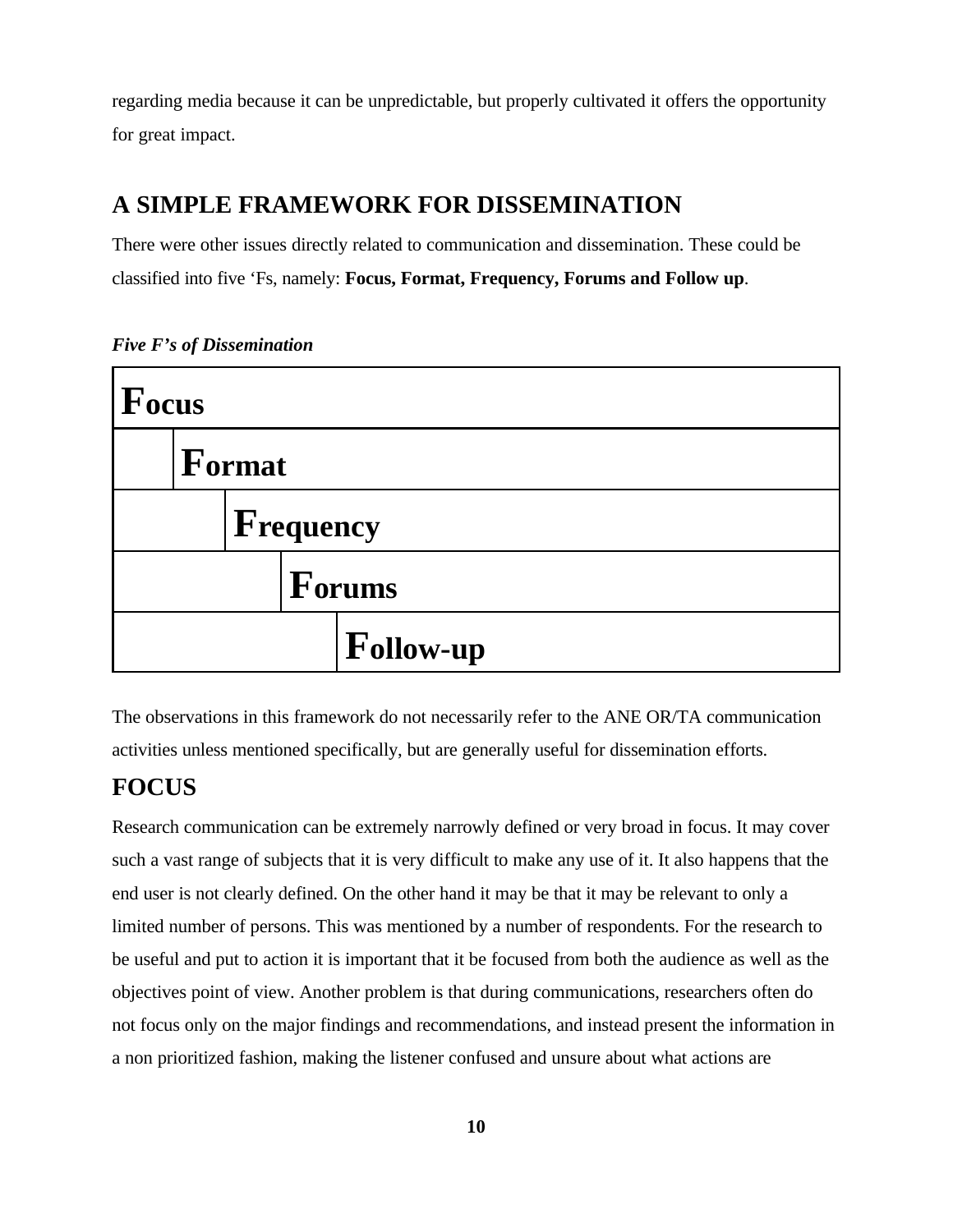warrented. It is important that while presenting, either orally or in written communication, to be focused on key findings and recommendations.

Focus demands sacrifice. To be able to communicate effectively it is important that one sacrifices the details which, though important, will take the attention away from the main findings. When dealing with people at the policy or program manager level it becomes all the more critical because of their time constraints, and one has to make the best use of the limited opportunities available. Focused communications also convey accuracy and establish credibility. It suggests thoroughness and rigor of the research as well as skill on the part of the researcher.

#### **FORMAT**

There were differing opinions about which format is most useful to the diverse range of audiences. The researchers want reports with full details including methodology, research design, data collection, tables, complex analysis, questionnaires, findings and recommendations. Policy makers and program managers are often more interested in the findings and the recommendations only. Media are more interested in the human angle and want stories to relate directly to people. Newsletters, like **ALTERNATIVES,** are found useful for keeping in touch with the progress of the innovations, and the findings of the completed research. Some people mentioned the use of audio-visual formats as more effective, while others preferred posters and education material in the form of handouts. Within workshops, presentations with OHP and slide projectors were found particularly useful when addressing a formal audience.

Almost everybody liked the one page Research Summaries format and found it particularly useful. They appreciated the concise design including the key findings and research utilization. If more detailed information and data is desired, a reference is available as to where it could be obtained. Some in Uttar Pradesh did mention that the Project Summaries would be more widely used if translated and produced in Hindi too. It was also pointed out that since most policy and program people do not have a research background, it would be useful to develop background papers and issue papers. Short fact sheets could also be useful.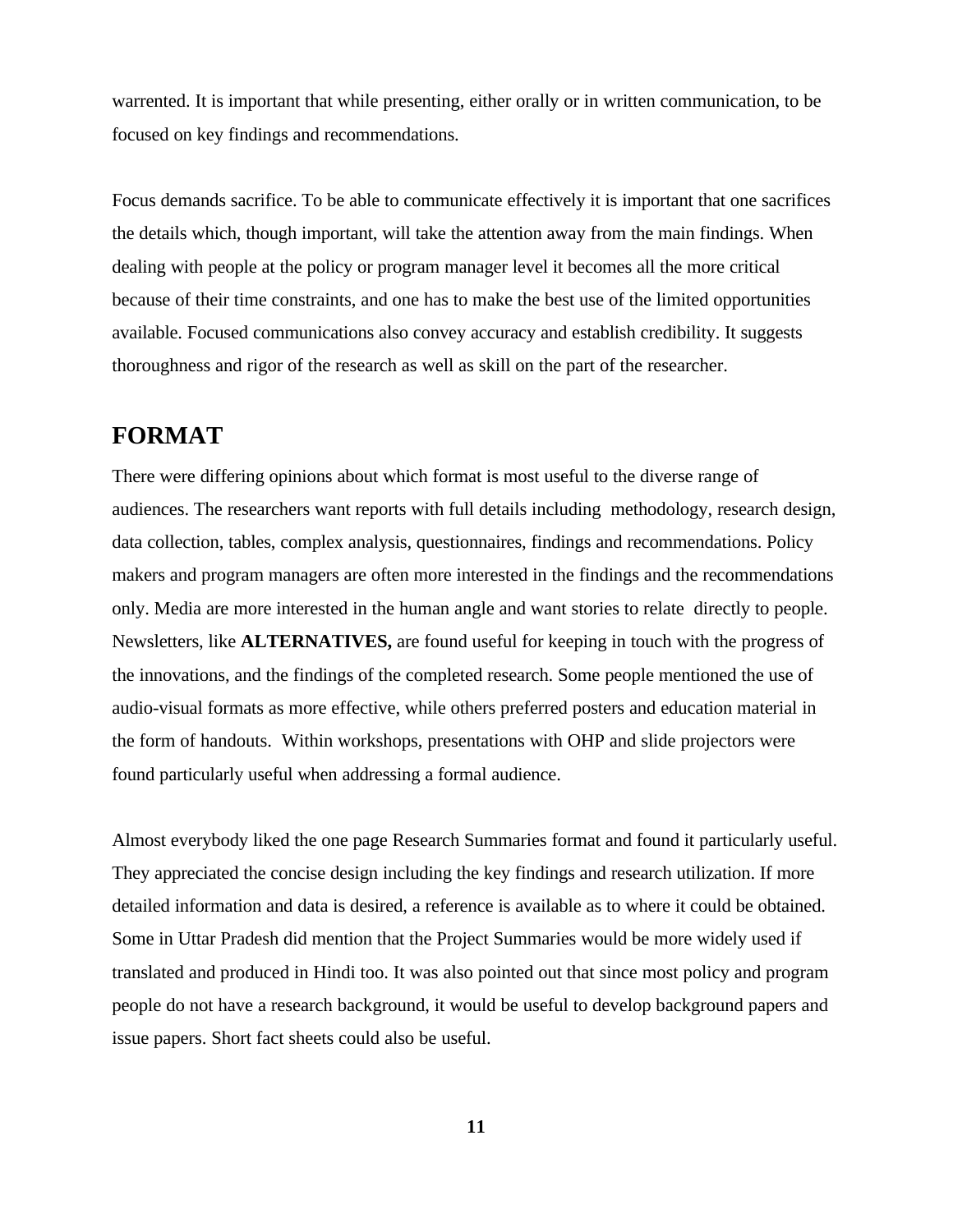#### **FREQUENCY**

Another problem of information availability was the frequency of the communication and interaction. Although communication was available at regular intervals it was still found inadequate. The newsletter is published semiannually and it often contains only one article on India. Full reports are not issued till the project is finished or at least some substantial results are available. In between, essentially communication only involves personal interaction with the functionaries, while other constituencies get second preference. Sometimes it is difficult for the managers and policy makers to assess the progress and outcome of the project if this information is not available more frequently. This could be partially offset by making a short interim product which documents the process and gives more representation to local functionaries. This would help in increasing ownership of the program and enhance involvement by way of recognition of their work.

Media could be used to keep the issues in the news and enhance the visibility of the project. The local TV and radio could be mobilized to actively cover the events and generate interest in the progress of the project. Lack of momentum sometimes results because there is no news over a considerable period of time. If more appropriate formats were generated for a diverse range of audiences, then it is also likely that the frequency will increase and thus improved media coverage will also follow.

# **FORUMS**

Some research programs are content with informing the primary audience only, e.g. MOH or SIFPSA staff only. There are several partners in the project, and if some are making an extra effort to reach multiple forums, there is a synergetic effect when all involved voice similar concerns. There are several forums still untapped in this effort, for example, the panchayat, or local government and women's groups. If the panchayat members are aware of the situation of the local health system, using OR findings could lead to improving the performance of the existing services. Another important sector is the local Member of Legislative Assembly (MLA) and Member of Parliament (MP) of the area. These people have access to the political doors and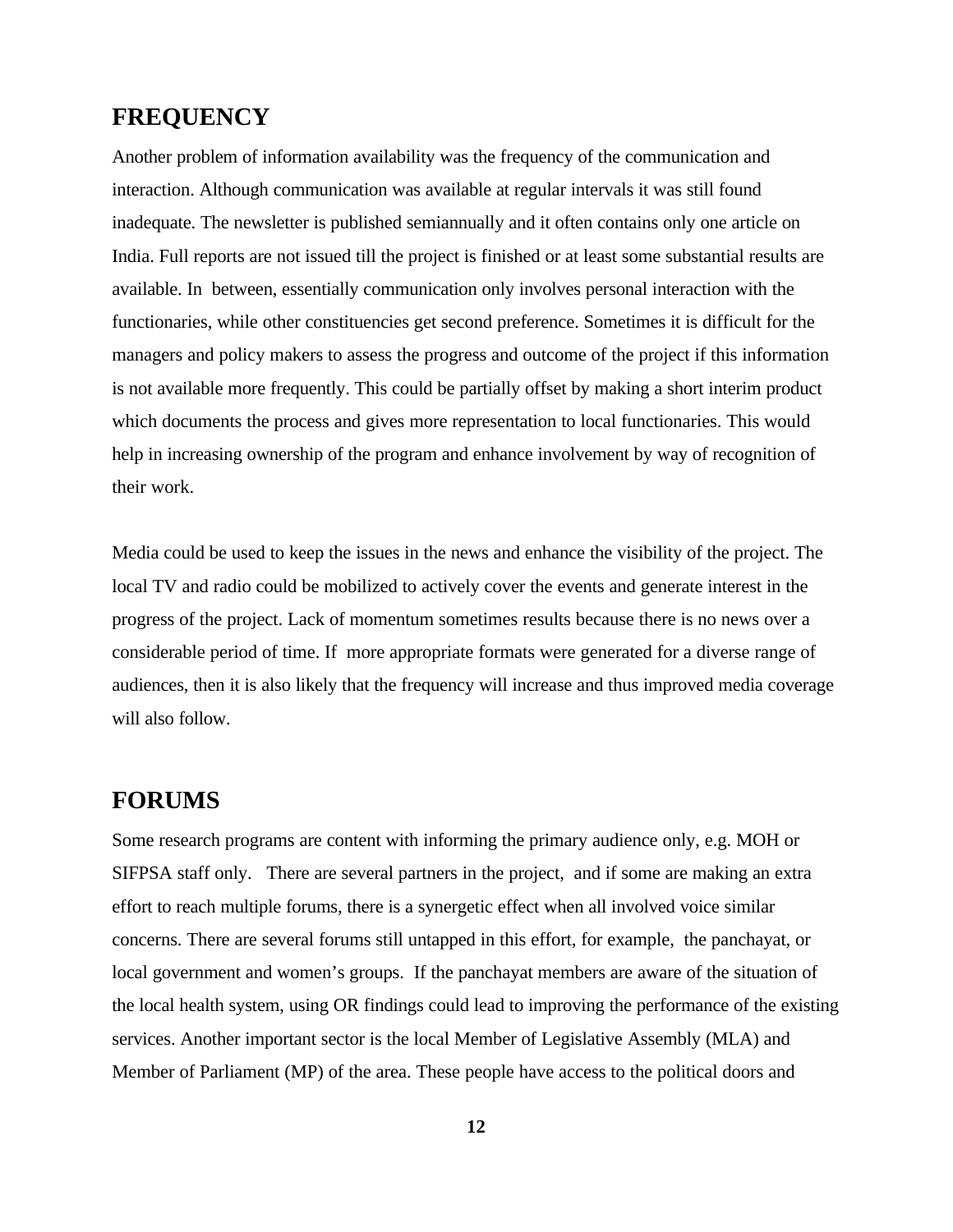could be an important source of influence on policy. Increasing the points of access to information is needed at the moment. This adds to the effective utilization of the findings. Listening to an agenda repeatedly assures policy and program managers of its need and validity. When the interest groups voice their interests consistently, the likelihood of implementation increases.

#### **FOLLOW-UP**

This area is generally felt to be the weakest by many respondents. There is currently no mechanism for effective follow-up. Often the researcher thinks it is not his responsibility to do follow-up, either of recommendations being implemented or new information suggesting alternative actions. Action and follow-up is assumed to be the prerogative of the government or service agency. Traditionally there is little follow-up on events after the final report and dissemination workshops are completed.

This is also true of the policy manager who is often shifted to another department. The new incumbent has to start afresh, as does the program manager and the researcher. There is a felt need to maintain contact with the project staff and decision makers not only when the project is ongoing but also when it is over. This follow-up helps develops a network of valuable counterparts.

#### **RECOMMENDATIONS FOR ACTION**

Based on the responses and observations, it is obvious that there are communication aspects to the enhancement of utilization of research results. These can be classified in two broad categoriesshort term and long term.

#### **Short Term: Five F's**

■ To focus the communication it might be useful to think in terms of **Most Significant Finding (MSF) / Most Relevant finding (MRF)**.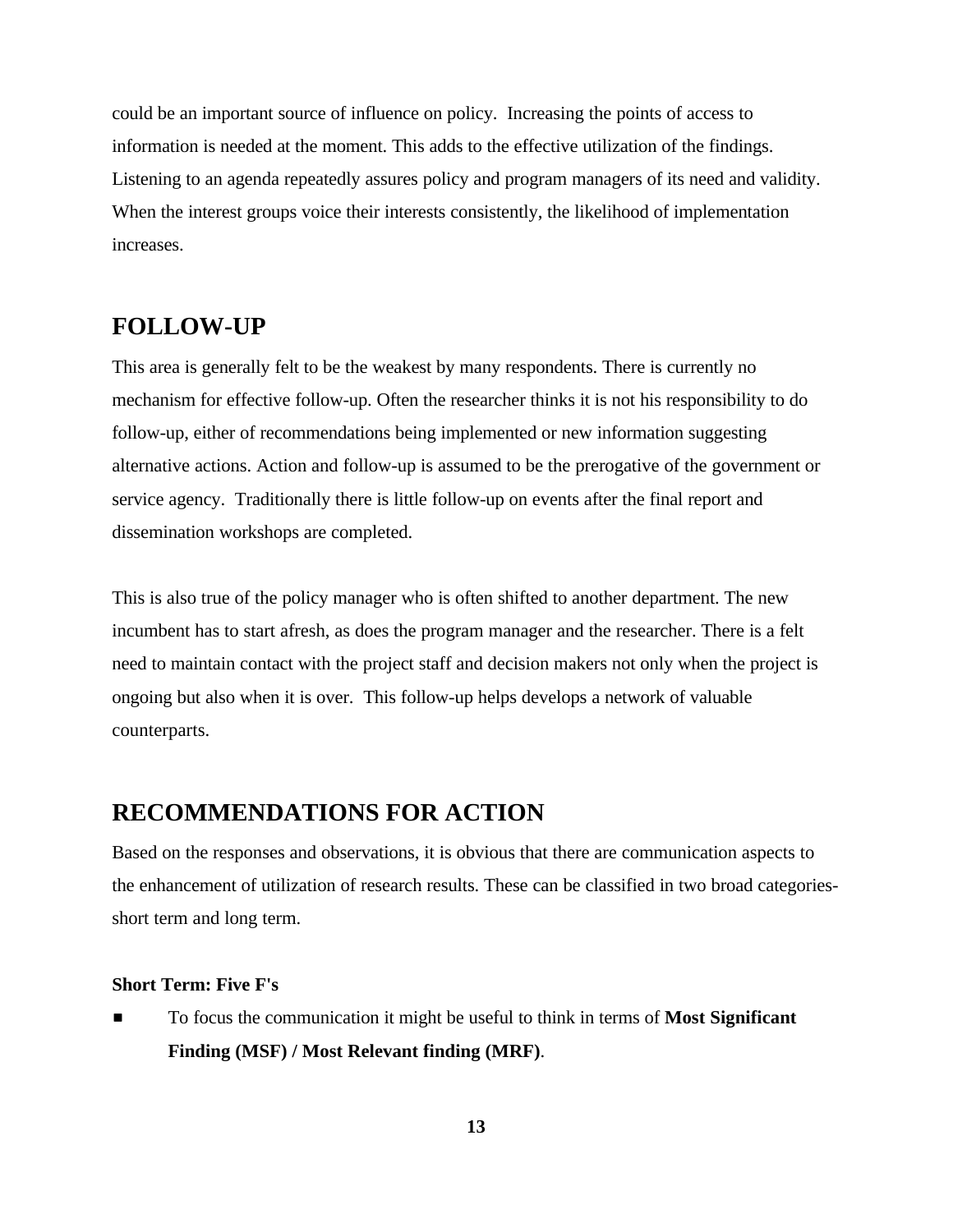# **Most Significant Finding**

This essentially means presenting the most significant finding prominently, on priority, and forcefully. The policy maker is more interested in looking for something new, unique which can become highlighted to his audiences. It also is useful when facing the media. The emphasis on MSF helps retention and hence use. In general the researcher comes up with number of interesting revelations but for practical purposes it is useful to focus on the one which is the key and has the maximum chance of getting utilized.

- Specific formats could be designed to cater to the needs of the policy makers and program managers. The Research Summaries packet format was found to particularly useful. Newsletters are informative but are not particularly good for direct use, although they are helpful for keeping abreast of the work that is taking place in the field. An update or 'current' kind of bulletin would be useful for ongoing activities and progress of the project.
- Information and communication of the research results is given usually as a one shot activity. This could lead to low utilization. The frequency of the communication should be increased to make for better visibility and retention. This could be done by making communication an ongoing process, delivered in stages. The products could be research news/ updates and periodic personal communication.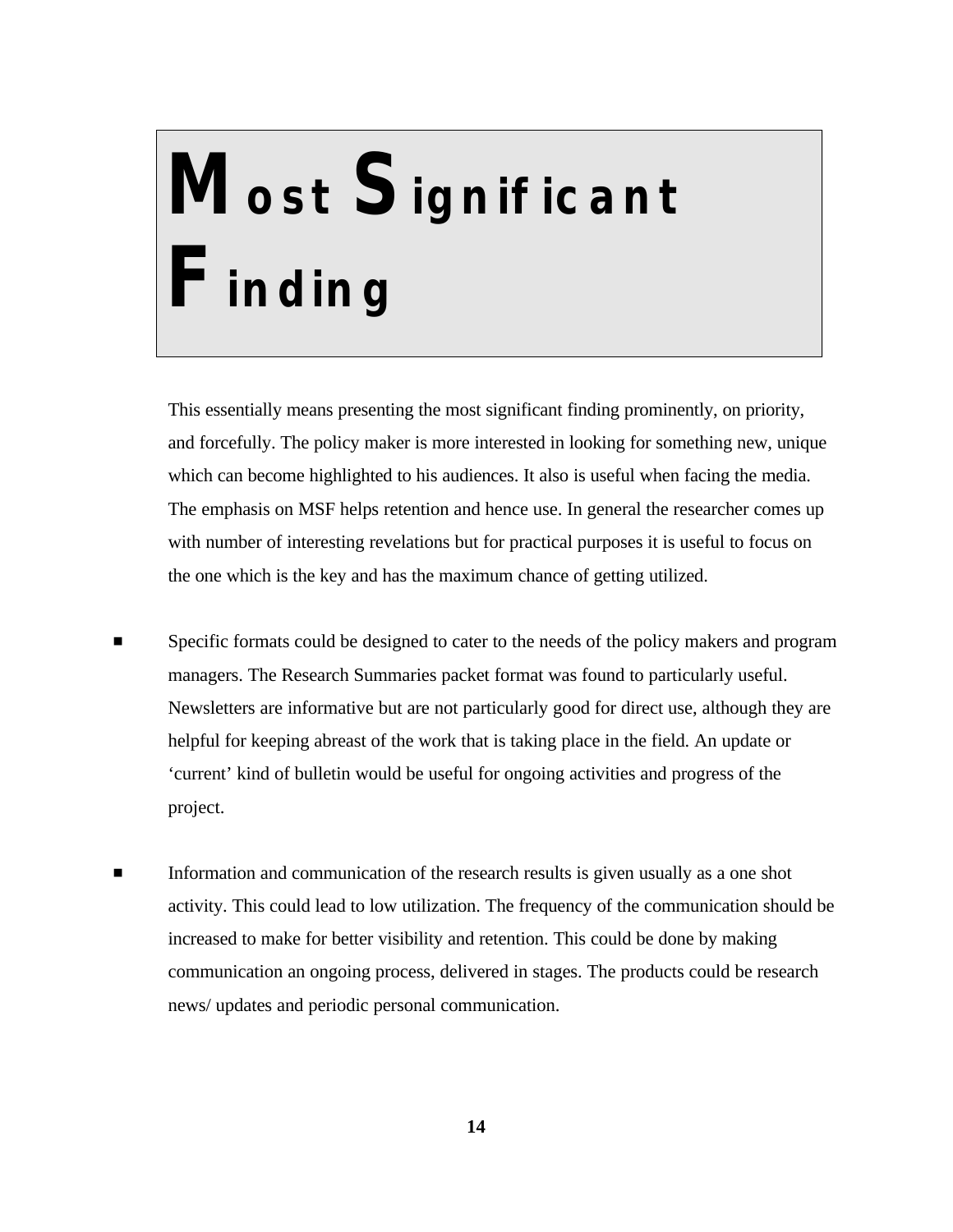- One very important aspect of the impact process is the use of as many forums as possible. The information is often restricted to primary audience and at most to secondary level, but is not shared among many related and overlapping agencies including media. If a research story is heard in many arenas, its value is enhanced and thus makes for greater impact. In our case there are many levels and constituents which can help resonate the effect.
- Follow-up is one of the weakest of the current communications effort. This is a crucial area which needs greater attention. Personal and written follow-up enhance the probability of utilization and implementation. This should continue even when the project tenure is over.However, this should not be overdone so as to become an irritating intrusion.

There are a few other means which can help increase the effective utilization of research findings such as translating the OR material into Hindi, using local media more frequently, or using fact sheets or wall chart material highlighting salient figures of the project.

#### **Long Term: Communications training**

The long term inputs to increase the utilization are training the administrators, program managers and policy makers to understand the value of research. It is already well recognized that they should be actively involved in the project from the beginning.

- **EXECUTE:** The Population Research Centers (PRC) should be asked to undertake research from the utilization point of view and present their results in more audience specific formats.
- **The State Institute of Health and Family Welfare (SIHFW) should be asked to include** communication skills training to their trainees - CMO, Dy. CMO, ANMs, LHVs.
- **The Uttar Pradesh Administrative Academy (UPAAI) at Nainital should develop a course** or module for understanding, orienting and communicating the population research into action for both junior and senior administrators.
- The legislative assembly and parliament should make the members more attuned to research findings about population and health issues.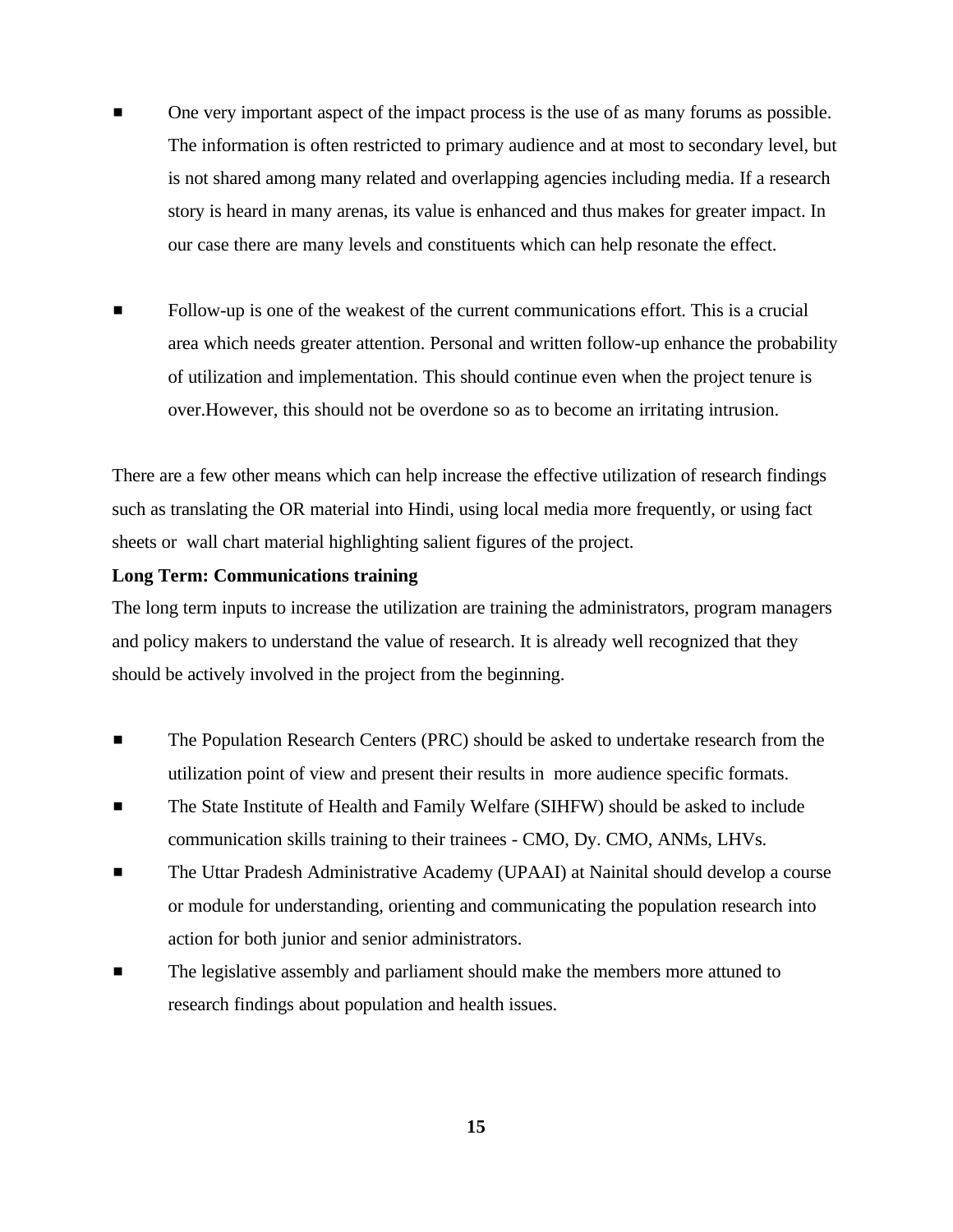- The panchayat members should be involved in the decision making process and they should be educated about their local as well as district and state population and health situation.
- Media professionals should be approached and developed as allies for presenting a positive image of innovations and reporting on the new ethos of population and family planning programs. Policy makers are very sensitive to reports in the press and other audio visual medias.
- Apart from training the program managers and policy makers about data based decision making, the researchers also need to have a communications training so that they too improve their skills of presentation and dealing with various levels of requirements of different audiences.
- Setting up of an office of public affairs/information within SIFPSA will help improve communication flow and interaction with various audiences.

Aside from increasing the likelihood that a policy relevant study will be used, close communications relationships between policy makers and researchers offer several additional benefits as well. These benefits include the following: teaching researchers about policy constraints and realities of the policy makers' world; keeping policy makers knowledgeable about information that may be relevant at future times; and keeping researchers knowledgeable about changes in the policy arena that may affect the study.

### **CONCLUSION**

The Communications Needs Assessment in India has given insights into the special information needs of the policy makers and program managers. It has also brought into light areas of concern which will enhance the utilization of Operations Research program in India. The study has helped us to refine our audience list according to their information needs. Our current dissemination and communication efforts have been useful and are appreciated, but some areas like follow-up, phased information and communication in the form of an 'update' and a 'policy briefing' product have been identified. A network of communicators from the population fields will be initiated and better interaction with media would be explored. These gaps will be looked into and rectified by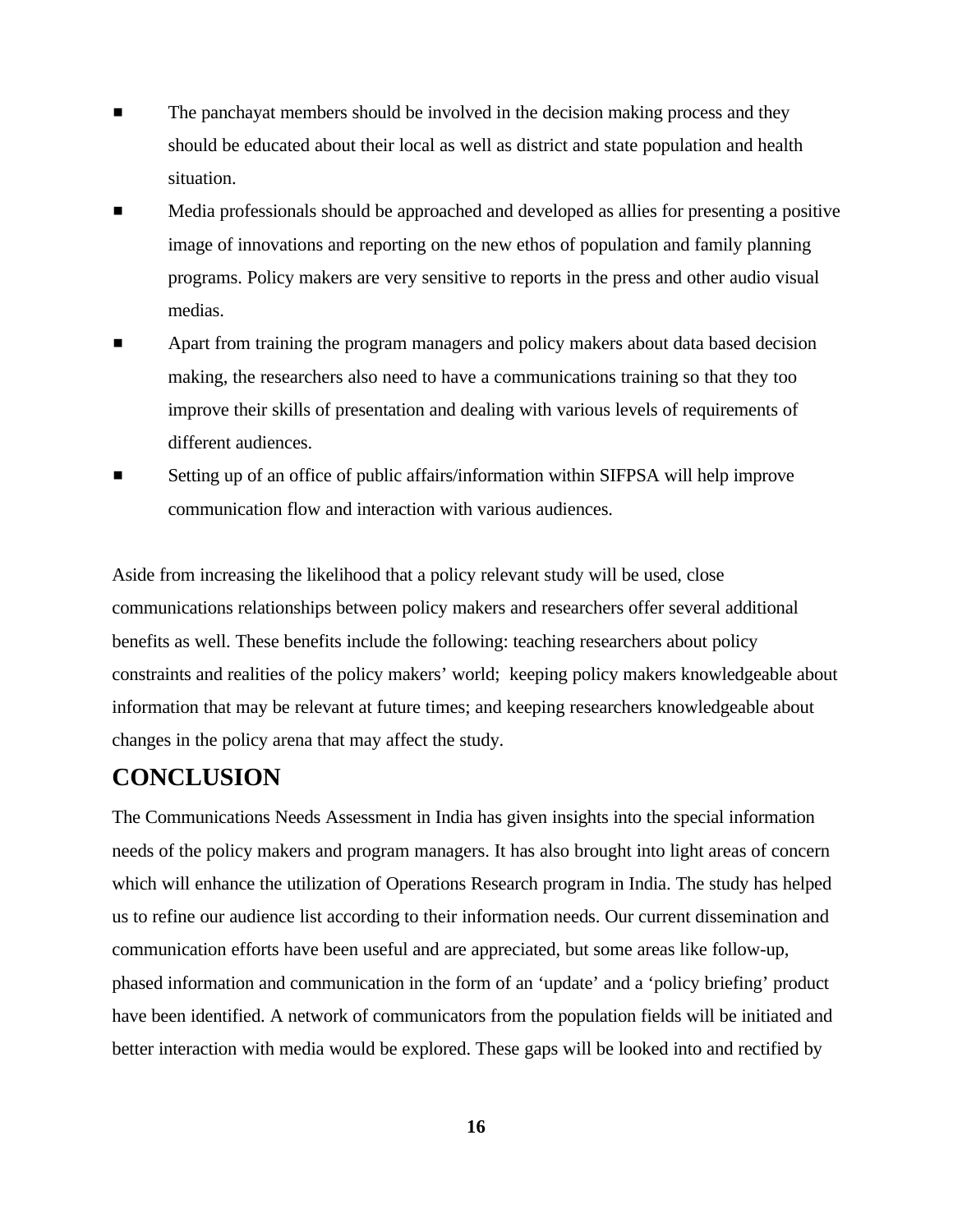developing new tools or modifying existing products to serve the information needs of the specific audience.

A communication process that is open and proactive does not happen serendipitiously or without ample commitment by both partners- researchers and the audience. Nevertheless, the responsibility of developing a close, communicative relationship falls largely on the shoulders of the researcher. This responsibility tends to be particularly great when the study has not been specifically commissioned by a particular user, or the ownership of potential study users has not been adequately cultivated during the study.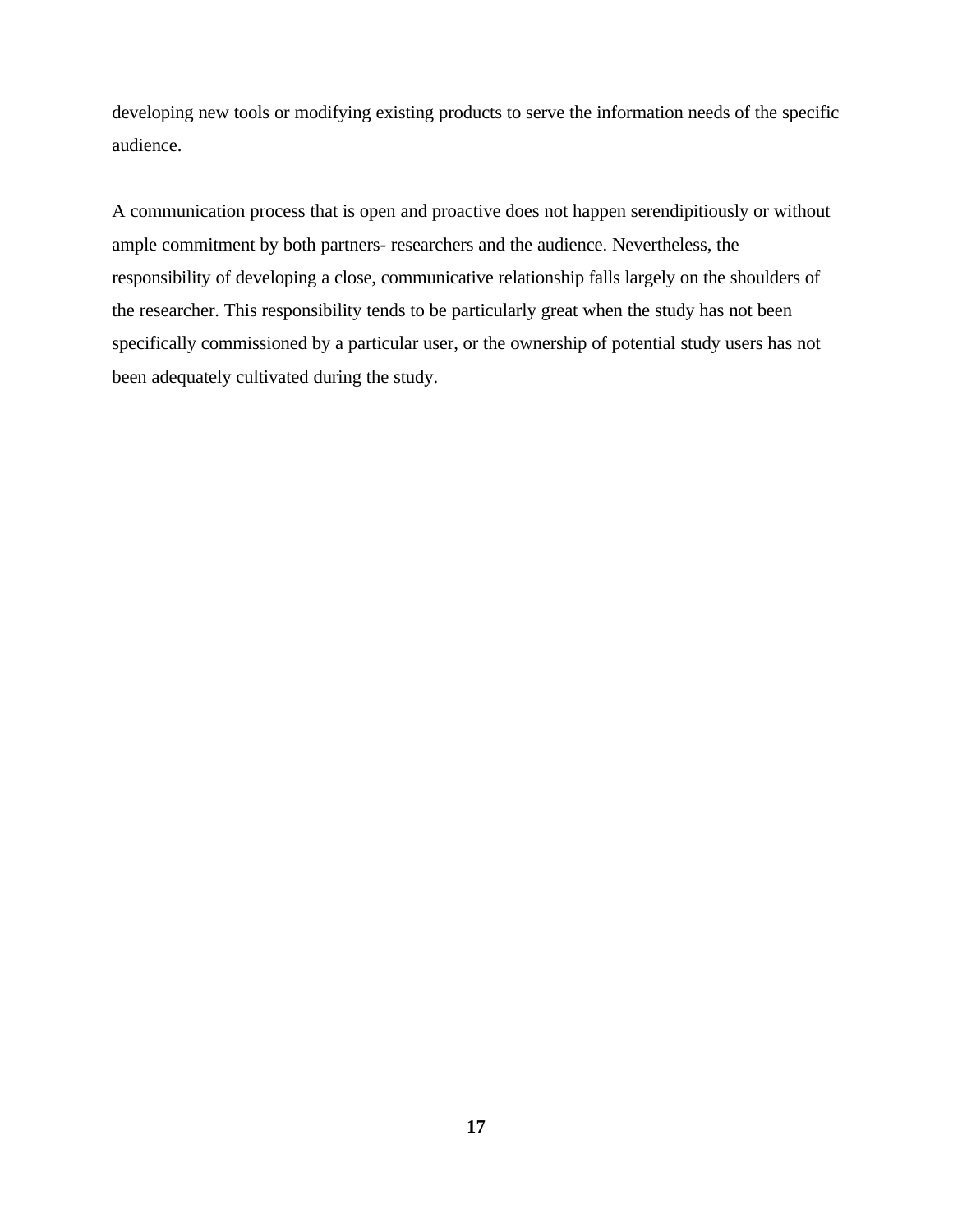# **APPENDIX 1: OR PROJECT/WORKSHOPS IN INDIA**

The India OR project has conducted numerous research studies and several workshops in the first five years. They include the following:

#### **Projects**

- **Exercise** Review of Family Welfare Program in Uttar Pradesh (1993)
- Documenting IMA Pilot Study for Oral Contraceptive Pills through Private Medical Practitioners in Three States (1993)
- Review of the Family Planning and Mother & Child Health Studies Carried out in Uttar Pradesh (1994)
- **Example 3** Analysis of Uttar Pradesh Survey Data (Appendix 2 of synthesis paper)
- **EXECUTE:** A Diagnostic Study of Bihar, Madhya Pradesh, Rajasthan & Uttar Pradesh(1994)
- **Example 3** Use of Private Practitioners (IMA) for Promoting Oral Contraceptive Pills in Gujarat (1995)
- Evaluation of Mobile Educational and Service Units (MESU) in Increasing Accessibility and Acceptability of Family Planning Methods (1995)
- **Exercise Exercise Surveys (fifteen districts) of Family Planning Program in Uttar** Pradesh (1995)
- # A Qualitative Study of Family Planning Services at the Primary Health Center Level in the State of Karnataka, Gujrat, Bihar, Uttar Pradesh (1995)
- Situation Analysis of Family Welfare Program in Agra and Sitapur (1995)
- Promotion of Family Planning and MCH care through Dairy Cooperatives in rural Bihar (1995)
- # A Study of User Perspectives on the Diaphragm in an Urban Indian Setting (1995)

#### **Workshops**

- **Example 2** Project Identification Workshop with Reference to Spacing Methods (1992)
- **Example 3** National Workshop on Operations Research, Bangalore (1992)
- **Exercise Seminar on the National Population Policy Draft (1994)**
- **Example 3** Dissemination Workshops on Program Implications of Baseline Surveys (1995)
- **Example 3** Workshop on Quality of Care in Family Welfare Services, Bangalore (1995)
- **Exercise Symposium on Diaphragm (1995)**
- **EXECUTE:** Workshop to Develop Strategies to Reduce Teenage Fertility in Uttar Pradesh (1995)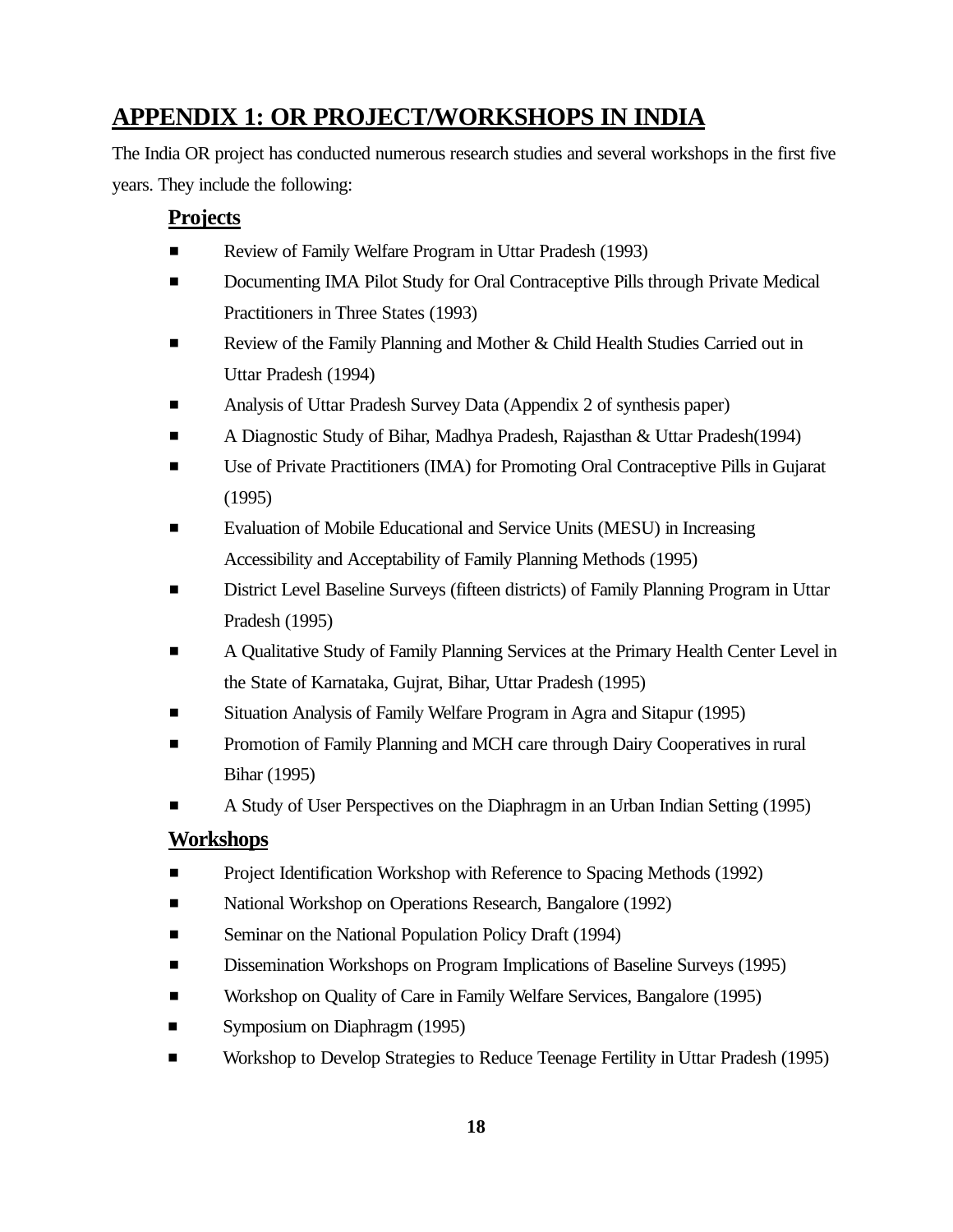# **APPENDIX 2: PERSONS INTERVIEWED**

- 1. Dr. K. B. Pathak, Director, IIPS
- 2. Dr. K. Srinivasan, Director, Population Foundation Of India
- 3. Mrs. Uma Pillai, Executive Director, SIFPSA
- 4. Ms. Sumita Kandpal, Principal Secretary, GOUP
- 5. Dr. Suresh Joshi, Representative , UNICEF
- 6. Mr. P. L. Joshi, Regional Director, MOHFW, GOI
- 7. Dr. S. P. Gaur, Director, UPAAI
- 8. Dr. V. K. Srivastava, Director, SIHFW
- 9. Mr. Ramsundaram, Add. Sec., FW, GOTN
- 10. Dr. Pravin Visaria, Director, GIDR
- 11. Dr. Michael Koenig, Ford Foundation
- 12. Dr. Wasim Zaman, Country Director, UNFPA
- 13. Dr. Tony Measham, World Bank
- 14. Dr. Helen Simon, Director, NIHFW
- 15. Mr. Luv Verma, Secretary, FW, GOUP
- 16. Mrs. Nirmala Murthy, Director, FRHS
- 17. Dr. Padamanabha, ex.Registrar General, GOI
- 18. Dr. William Goldman, USAID/D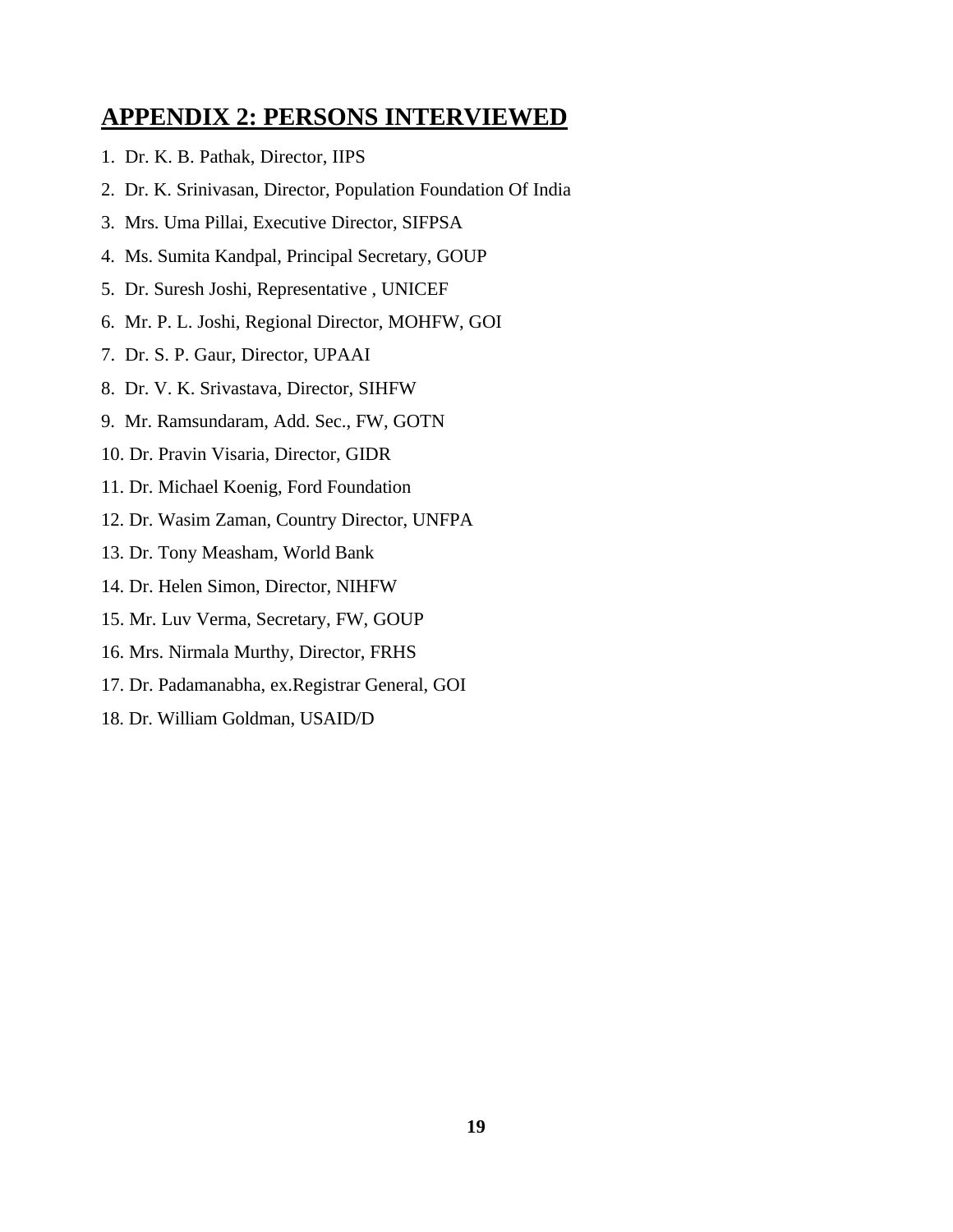# **APPENDIX 3: LIST OF GUIDE QUESTIONS**

The following question were devised as guides for the interviews. They were used and modified as per the situation, availability of time and the interviewee.

- 1. What kind of information is useful to you for policy and program issues?
- 2. What kind of questions do you have to deal with while reporting to higher ups?
- 3. What kinds of information do you receive from various sources?
- 4. How are you able to use the information available to you ?
- 5. Are there any delays in communications to you?
- 6. How often do you get information from within the system and from outside?
- 7.What are your constraints in utilizing the information available to you?
- 8. Who are your audiences and what are their requirements of you?
- 9. What kind of interaction do you have with actual users and functionaries at the field level?
- 10. How do you see media as a communication channel and how do you use it?
- 11. Do political authorities take an active interest in the functioning of your department?
- 12. Are there any communication skills training given to CMO/IAS/PCS ?
- 13. Have the full reports and research data been useful for your work?
- 14. What kind of interaction do you have with Council counterparts?
- 15. What kind of dissemination channels do you use for various audiences?
- 16. Are there any networks or forums which should be cultivated for enhanced effects?
- 17. How is NGO/ private research treated?
- 18. What kind of follow-up do you do for your communication activities?
- 19. What is the reaction to the new target free approach in the administrative and political circles?
- 20. What could be done to achieve better utilization of research findings?